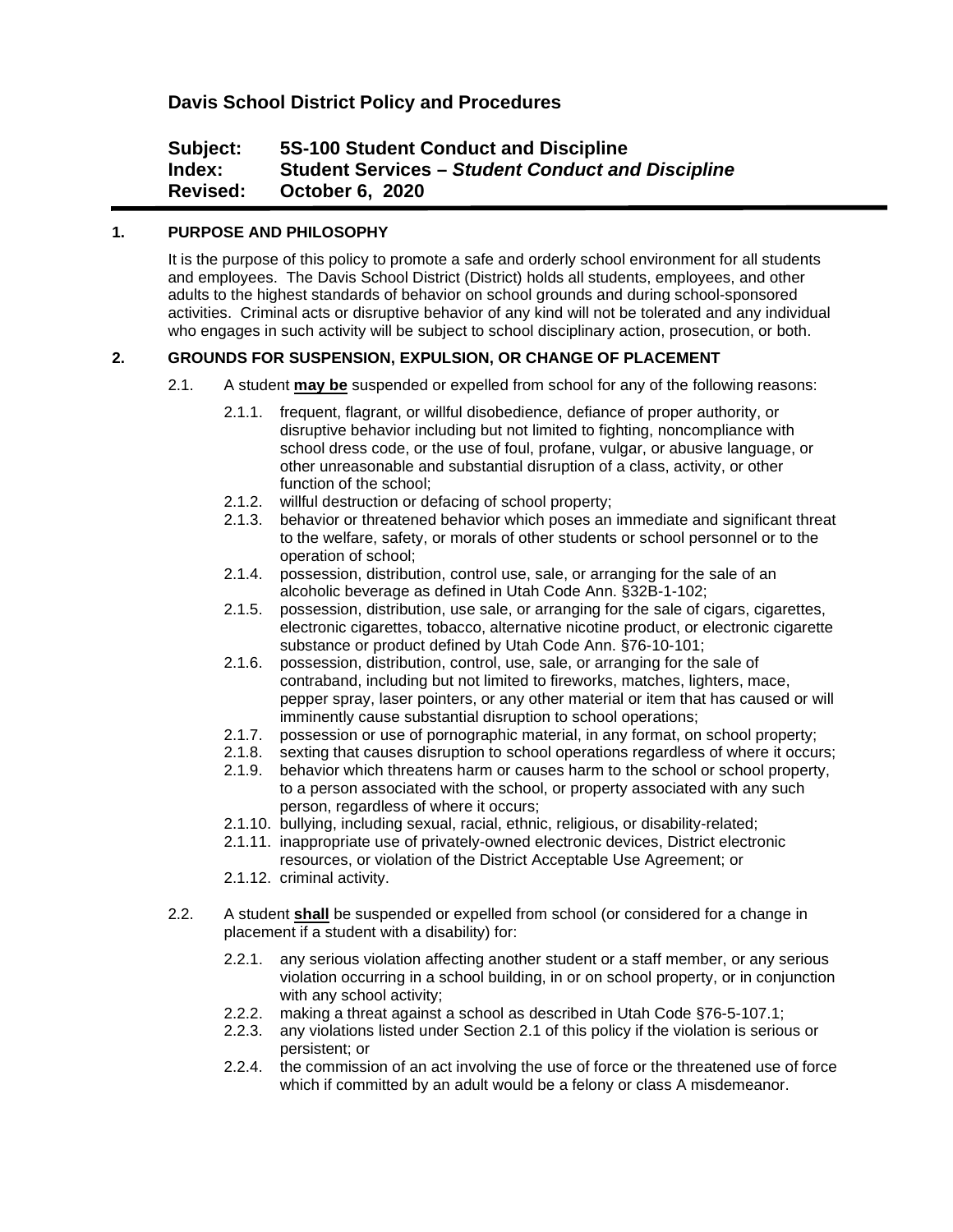2.3. Weapons – Mandatory One Year Expulsion

Any student who, in a school building, in a school vehicle, on District property, or in conjunction with any school activity, (a) possesses, controls, sales, arranges for the sale of, uses, or threatens use of a real weapon, explosive, noxious or flammable material; or (b) actually uses or threatens to use a look-alike or pretend weapon with the intent to intimidate another person or to disrupt normal school activities; shall be expelled from all District schools, programs, and activities for a period of not less than one year, subject to the following:

- 2.3.1. Within forty-five (45) days after the expulsion the student shall appear before a member of the District Case Management Team, accompanied by a parent ; and the Case Management Team shall determine:
	- [a] what conditions must be met by the student and the student's parent for the student to return to school;
	- [b] if the student should be placed on probation in a regular or alternative school setting consistent with Utah Code Ann. §53G-8-208, and what conditions must be met by the student in order to ensure the safety of students and faculty at the school the student is place in; and
	- [c] if it would be in the best interest of both the District and the student to modify the expulsion term to less than a year giving highest priority to providing a safe school environment for all students.
- 2.3.2. Students with Disabilities under IDEA and Section 504 Whenever a student receiving special education and related services under the Individual with Disabilities Education Act (IDEA) or Section 504 of the Rehabilitation Act is determined to have violated Section 2.3, the due process procedure outlined in Section 8 of the policy must be followed.
- 2.4. Drugs and Controlled Substances Mandatory Suspension or Expulsion
	- 2.4.1. A student shall be suspended or expelled from his/her school of attendance for any of the following reasons:
		- [a] use, control, possession, distribution, sale, or arranging for the sale of an illegal drug or controlled substance (which includes alcohol, tobacco in any form, electronic cigarettes, and electronic cigarette product or substance), an imitation controlled substance, or drug paraphernalia in a school building, in a school vehicle, on District property, or in conjunction with any school activity;
		- [b] misuse or abuse, distribution, sale or arranging for the sale of prescription medication at school or a school function; or
		- [c] misuse or abuse of over-the-counter remedies. A student may possess and use over-the-counter remedies at school only in amounts not to exceed the recommended daily dose including, but not limited to: aspirin, ibuprofen, Tylenol (acetaminophen), cough drops, allergy medication, cough syrup and mouthwash.
	- 2.4.2. Drug Testing
		- [a] Any student who is reasonably suspected of violating section 2.4 of the policy may be subject to a drug test for cause, arranged and paid for by the District.
		- [b] Any student who has been suspended or expelled for a violation of section 2.4 may be required to provide a clean drug test and evidence of drug assessment and drug counseling programs as a condition of readmission to school. Testing and counseling required as a condition of re-admission, rather than for the purpose of providing justification for the initial suspension or expulsion, shall be arranged, and paid for by the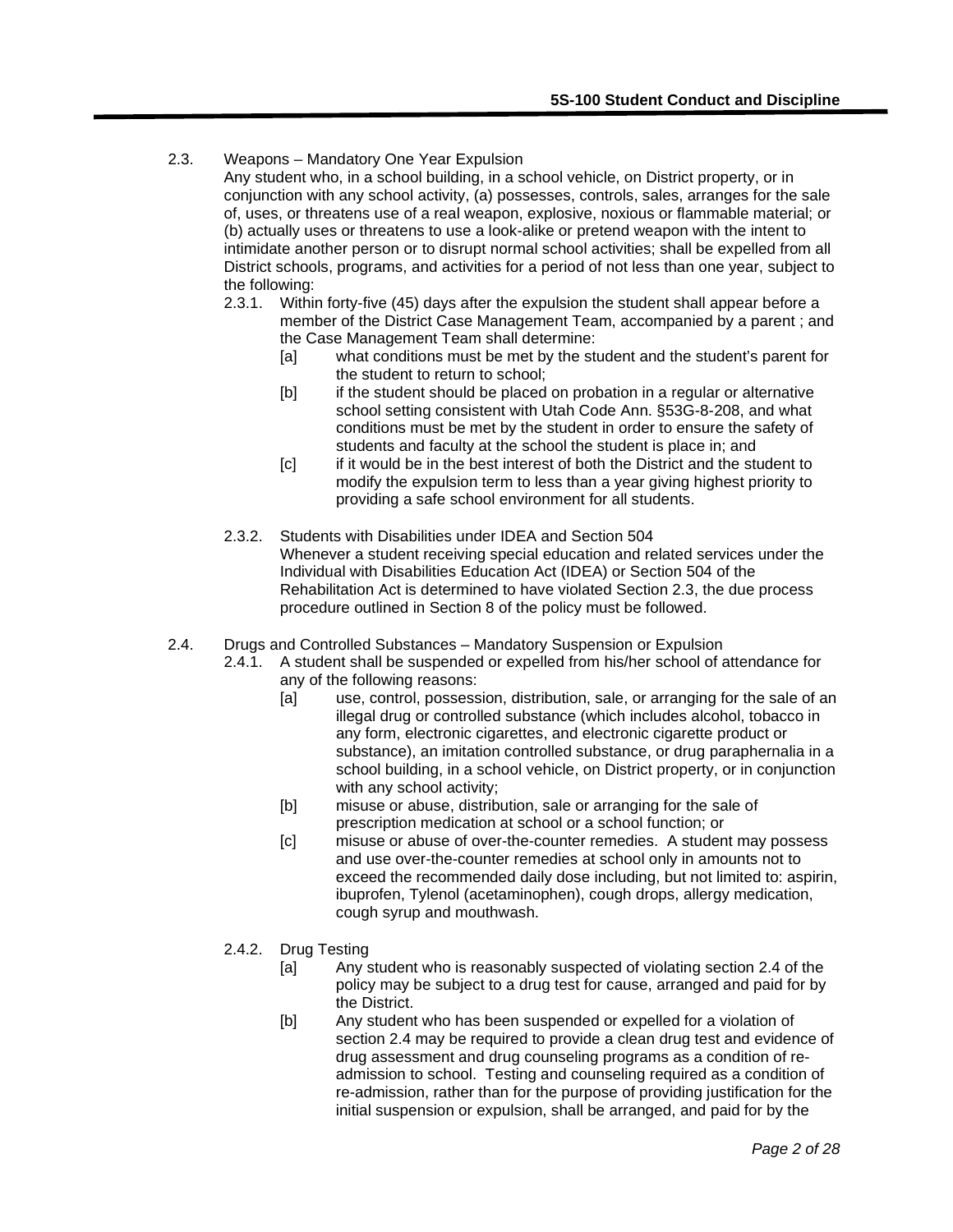student's parent.

- [c] Students who refuse to submit to required drug testing and counseling programs, or to cooperate with District officials with respect to the sharing of appropriate information, may be expelled from the District.
- [d] Any student who is suspended or expelled for violation of section 2.4 may be subject to random drug testing, any time and for any reasons, for a period of one year from the date of offense. If the student tests positive once, he/she may be transferred to an alternative placement. If the student tests positive a second time, he/she may be expelled from all District programs or activities. Any student who refuses consent for random drug testing under these conditions shall be expelled from all District programs or activities.

## 2.4.3. Students with Disabilities Section 504

Any student identified as being disabled under either Section 504 of the Rehabilitation Act or the Americans with Disabilities Act who currently is engaging in the illegal use of drugs or alcohol shall be suspended or expelled to the same extent as non-disabled students for the possession, use, control, distribution, sale, or arrangement of the sale of illegal drugs, alcohol, or controlled substances on District property or in conjunction with any school activities, may be disciplined in all instances under the District's regular code of student conduct discipline procedures.

## 2.4.4. Students with Disabilities under IDEA

Whenever a student receiving special education and related services under IDEA knowingly possesses or uses illegal drugs or sells or solicits the sale of a controlled substance while at school or a school function, the due process procedures outlined in Section 8 of this policy must be followed.

## 2.5. Gang Activity

Students who engage in any form of gang activities on or about school property, or at any school activity may be suspended or expelled under the terms of this policy. Students may also be excluded from participation in extracurricular activities, including interscholastic athletics as determined by the school administration after consultation with law enforcement.

## 2.5.1. Gang Activity Prohibited

For the purposes of this policy prohibited "gang activities" include, but are not limited to any of the following:

- [a] advocating or promoting a gang or any gang-related activities
- [b] marking school property, books or schoolwork with gang names, slogans, or signs;
- [c] conducting gang initiations;
- [d] threatening another person with bodily injury or inflicting bodily injury on another in connection with a gang or gang related activity;
- [e] aiding or abetting an activity described above by a person's presence or support; and
- [f] communicating in any method, including verbal, non-verbal, and electronic means, designed to convey gang membership or affiliation.
- [g]

## 2.5.2. Gang Apparel Prohibited

Wearing, possessing, using, distributing, displaying, or selling any clothing, jewelry, apparel, emblems, badges, tattoos or manner of grooming, accessories, symbols, signs, or other thing which is evidence of membership in or affiliation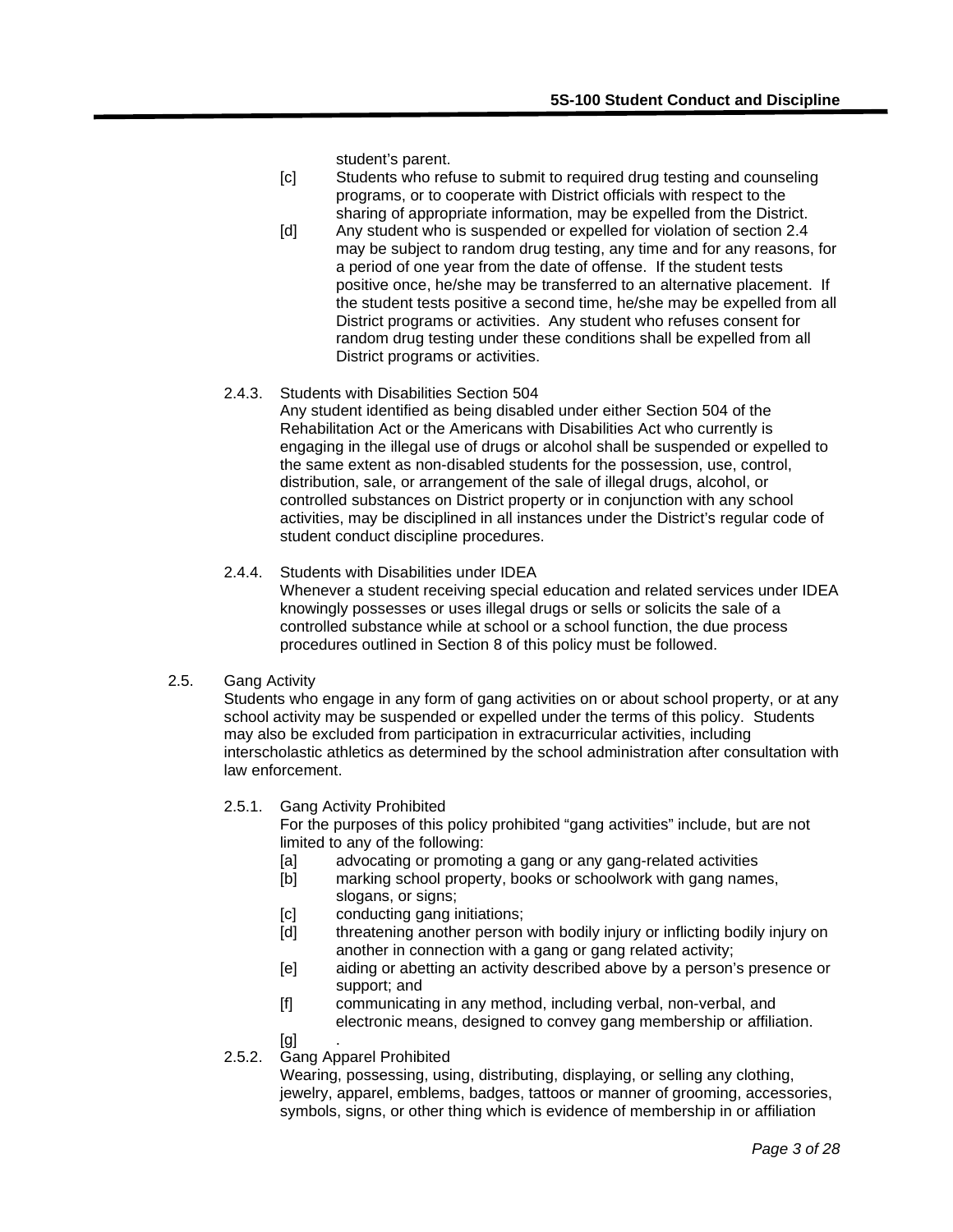with any gang is prohibited. Recognizing the gang styles and clothing continually evolve and change, and that no list could comprehensively define all clothing affiliated with gangs, the Board of Education of Davis School District (Board) provides the following representative list of prohibited clothing items that, according to Davis County gang detectives, commonly denote gang membership or affiliation:

- [a] excessively baggy clothing;
- [b] belts worn excessively long in the front and hanging on either side;
- [c] Boy-Scout-style belt buckle with the initials of the person or gang etched on it;
- [d] baseball hat or other cap with gang symbols, moniker, or insignia on it, particularly on inside of brim;
- [e] bandannas, or "rags," worn on a person or displayed;
- [f] shirts or apparel with gang symbols, monikers, insignia, colors, or other gang identifiers;
- [g] clothing or apparel displaying Old English style or "graffiti" style writing;
- [h] hair nets;
- [i] button shirts with the top button fastened and shirt tails hanging out;
- [j] pants with one pant leg rolled up or shirts with one shirt sleeve rolled up;
- [k] any apparel or style of wearing clothing that school officials, in light of the totality of the circumstances, and after consultation with law enforcement authorities, view as denoting gang membership or affiliation.
- 2.5.3. Confiscation of Gang Items Subject to the search and seizure provisions of this policy, gang paraphernalia, apparel, or weapons may be confiscated by school officials at any time.
- 2.5.4. Consultation with Law Enforcement Authorities School officials shall consult with local law enforcement authorities and gang detective whenever they have questions regarding gang-related clothing, apparel, or other gang activity.
- 2.6. Bullying, Cyber-bullying, Hazing, Retaliation, and Abusive Conduct Bullying, cyber-bullying, hazing, and retaliation of students and employees are against federal law, state law, and District policy, and are not tolerated by the District or its schools. It is the intent of the District to respond to school-related incidents by implementing prevention efforts where victims can be identified and assessed, and perpetrators educated, in order to create safer schools that provide a positive learning environment.

School officials have the authority to discipline students and employees for off-campus speech that causes or threatens a substantial disruption on campus, at school activities, or causes or threatens a significant interference with a student's educational performance or involvement in school activities.

- 2.6.1. Definitions
	- [a] "Abusive conduct" means verbal, nonverbal, or physical conduct of a parent or student directed toward a school employee that, based on its severity, nature, and frequency of occurrence, a reasonable person would determine is intended to cause intimidation, humiliation, or unwarranted distress.
	- [b] "Bullying" means a school employee or student intentionally committing a written, verbal, or physical act against a school employee or student that a reasonable person under the circumstances should know or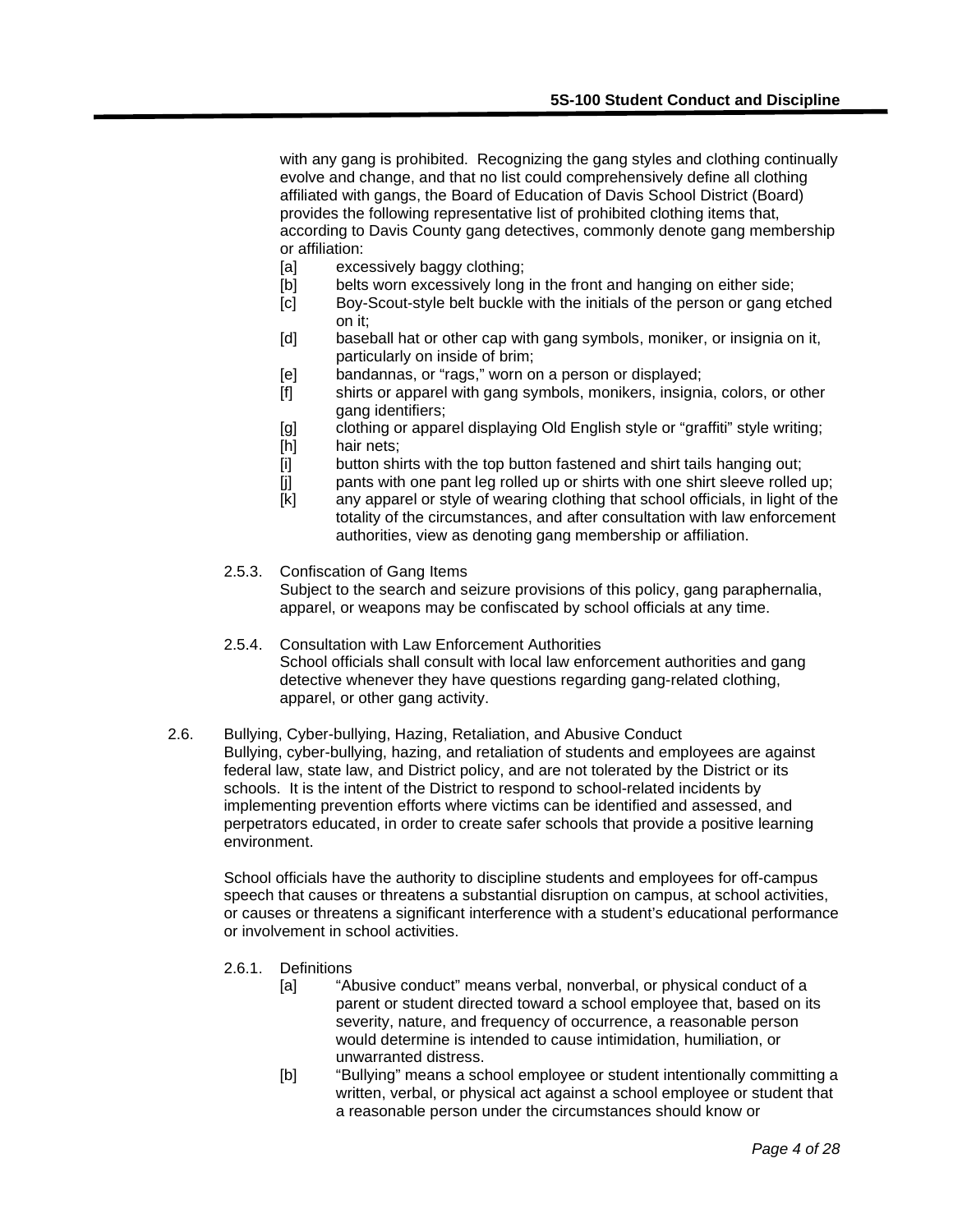reasonably foresee will have the effect of:

- (i) causing physical or emotional harm to the school employee or student;
- (ii) causing damage to the school employee's or student's property;
- (iii) placing the school employee or student in reasonable fear of:
	- (1) harm to the school employee's or student's physical or emotional well-being; or
	- (2) damage to the school employee's or student's property;
- (iv) creating a hostile, threatening, humiliating, or abusive educational environment due to:
	- (1) the pervasiveness, persistence, or severity of the actions; or
	- (2) a power differential between the bully and the target; or
- (v) substantially interfering with a student having a safe school environment that is necessary to facilitate educational performance, opportunities, or benefits.

The conduct described above constitutes bullying, regardless of whether the person against whom the contact is committed directed, consented to, or acquiesced in, the conduct.

- [c] "Cyberbullying" means using the Internet, a cell phone, or another device to send or post text, video, or an image with the intent or knowledge, or with reckless disregard, that the text, video, or image will hurt, embarrass, or threaten an individual regardless of whether the individual directed, consented, to, or acquiesced in the conduct.
- [d] "Hazing" means a school employee or student intentionally, knowingly, or recklessly committing an act or causing another individual to commit an act toward a school employee or student that:
	- (i) endangers the physical health or safety of a school employee or student;
	- (ii) involves any brutality of a physical nature such as whipping, beating, branding, calisthenics, bruising, electric shocking, placing of a harmful substance on the body, or exposure to the elements;
	- (iii) involves consumption of any food, alcoholic product, drug, or other substance, or
	- (iv) involves any activity that would subject a school employee or student to extreme mental stress, such as sleep deprivation, extended isolation from social contact, or conduct that subjects a school employee or student to extreme embarrassment, shame, or humiliation; and
	- (v) is committed for the purpose of initiation or admission into, affiliation with, holding office in, or as a condition for membership or acceptance, or continued membership or acceptance, in any school or school sponsored team, organization, program, or event; or
	- (vi) is directed toward a school employee or student whom the individual who commits the act knows, at the time the act is committed, is a member of, or candidate for, membership with a school, or school sponsored team, organization, program, or event to which the person committing the act belongs to or participate in.
- [e] "Retaliate" or "retaliation" means an act or communication intended:
	- (i) as retribution against a person for reporting bullying or hazing; or (ii) to improperly influence the investigation of or the response to a
	- to improperly influence the investigation of, or the response to a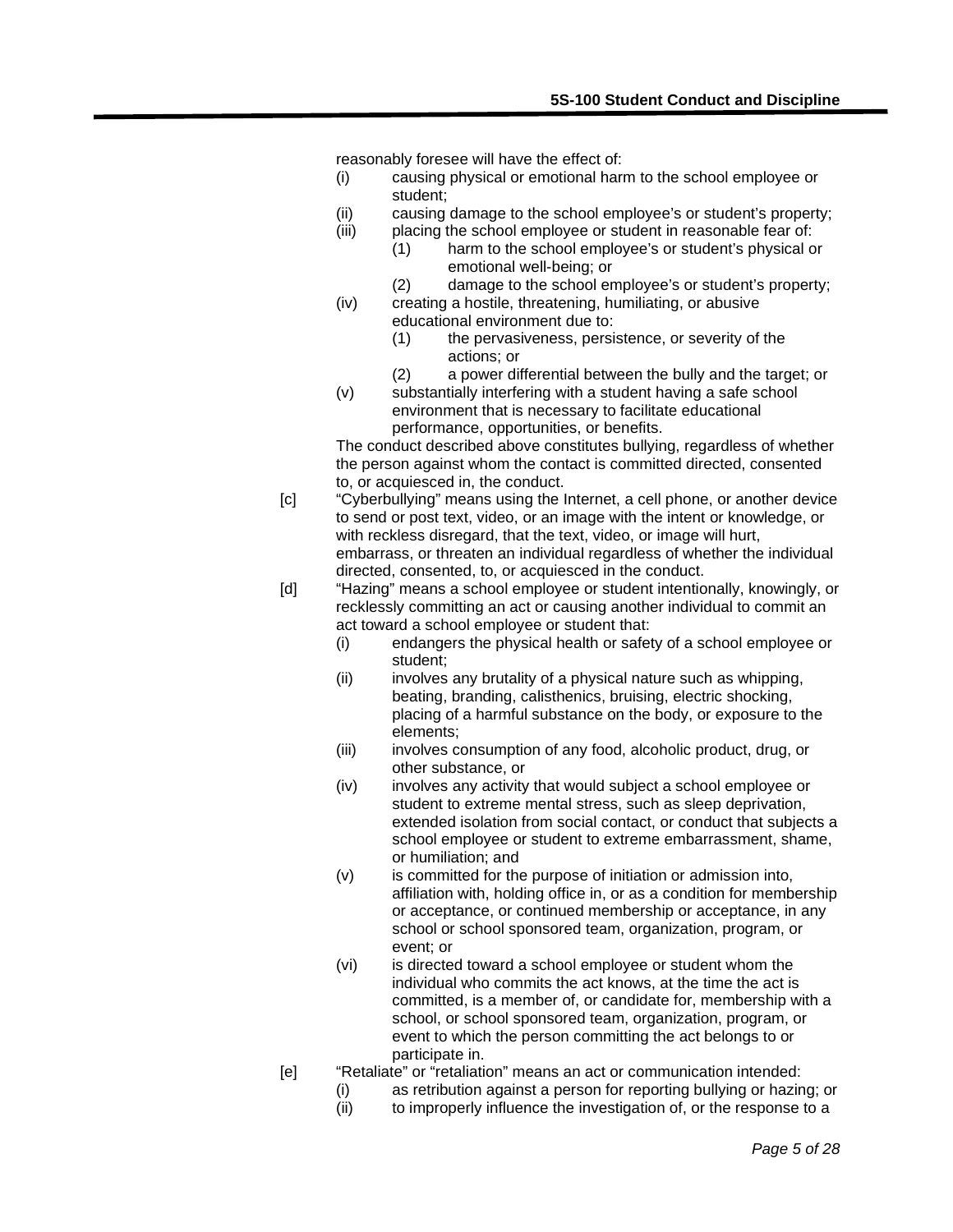report of bullying or hazing.

- [f] The conduct defined herein constitutes bullying, cyber-bullying or hazing, regardless of whether the person against whom the conduct is committed directed, consented to, or acquiesced in, the conduct.
- 2.6.2. Prohibited Conduct
	- [a] No school employee or student may:
		- (i) engage in any form of bullying or cyber-bullying a school employee or student, on or about school property, on a school bus, at a school bus stop, or while traveling to or from a school location or school event, or at any school-related or sponsored activity regardless of location or circumstance;
		- (ii) engage in hazing a school employee or student at any time or in any location;
		- (iii) engage in retaliation against a school employee; a student; or an investigator for, or witness of, an alleged incident of bullying, harassing, cyber-bullying, hazing; or
		- (iv) make a false allegation of bullying, cyber-bullying, hazing, or retaliation against a school employee or student.
	- [b] No parent or student may engage in abusive conduct directed toward a school employee.

#### 2.6.3. Investigation and Discipline

Each reported violation of the prohibitions noted previously shall be promptly investigated and discipline determined in accordance with this policy.

- 2.6.4. Reporting Requirement
	- [a] School employees who become aware of bullying, hazing, or related initiation activity, shall report such incident immediately to school administrators so that prompt and appropriate action can be taken. School personnel who fail to report incidents of bullying or hazing to school or District administrators may face disciplinary action.
	- [b] Students who observe hazing activities and fail to intervene or report the hazing to school officials may face disciplinary action for conspiring to engage in hazing.
- 2.6.5. Coordination with other Policies
	- [a] School employees who engage in any of these prohibited behaviors may be subject to individual investigation resulting in employment action.
	- [b] Bullying, cyberbullying, hazing or retaliation that is found to be based on a protected class is further prohibited under federal anti-discrimination laws and is subject to provisions of District policy 11IR-100 Nondiscrimination Policy and Complaint Procedure.
- 2.6.6. Parental Notification of Certain Incidents and Threats
	- A school administrator shall promptly notify a parent personally of:
		- [a] a parent's student's threat to commit suicide; or
		- [b] an incident of bullying, cyber-bullying, hazing, or retaliation involving the parent's student as a victim or an individual who is alleged to have engaged in prohibited conduct.
- 2.6.7. Record Notification

When a parent has been notified by a school administrator of a threat or incident,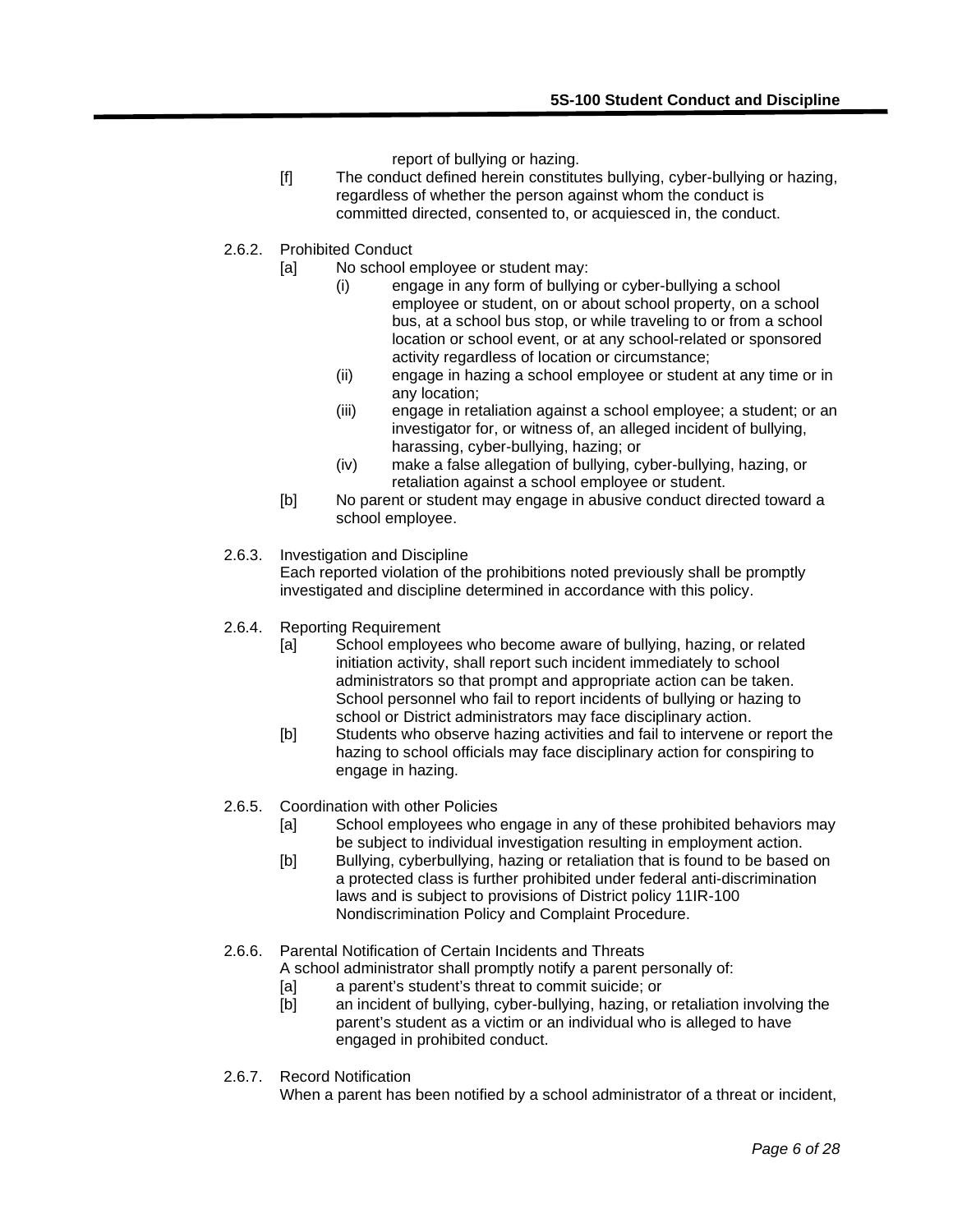the school administrator shall complete a *[Record of Parent Notification of](http://www.davis.k12.ut.us/cms/lib07/UT01001306/Centricity/domain/12/forms/Record%20of%20Parent%20Notification%20of%20Student%20Threat%20or%20Incident.pdf)  [Student Threat or Incident](http://www.davis.k12.ut.us/cms/lib07/UT01001306/Centricity/domain/12/forms/Record%20of%20Parent%20Notification%20of%20Student%20Threat%20or%20Incident.pdf)* form.

- [a] This record shall be securely and confidentially maintained by the school consistent with state and federal law.
- [b] A school shall provide a student a copy of the *Record of Parent Notification of Student Threat or Incident* related to the student if the student requests a copy of record; and expunge the record maintained in accordance with this section if the student has graduated from high school and requests the record be expunged.
- 2.6.8. Grievance Process for Incident of Abusive Conduct
	- [a] A school employee who has experienced abusive conduct as defined in section 2.6.1 [a] and is not satisfied with initial efforts to resolve the issue, may file a grievance not later than thirty (30) days after the incident(s) in order to be effectively investigated and resolved, unless the time for filing is extended by the District for good cause shown. Grievance Process: Step 1
		- (i) The grievance must be in writing, dated, and signed by the grievant and delivered to the principal.
		- (ii) Within ten (10) business days, the principal shall meet with the grievant to discuss the grievance and possible resolutions.
		- (iii) Within ten (10) business days after the meeting, the principal will respond in writing explaining the principal's position and offer options for substantive resolution of the complaint.
	- [b] Grievance Procedure: Step 2
		- (i) If the response by the principal does not satisfactorily resolve the issue, the grievant may appeal the response in writing within ten (10) calendar days after receipt of the response to the school director.
		- (ii) Within ten (10) business days after receipt of the grievance, the school director will meet with the grievant to discuss the grievance and possible resolutions.
		- (iii) Within fifteen (15) calendar days after the meeting, the school director will respond in writing with a final resolution of the grievance.
	- [c] The school director's written response shall be the final administrative action in the matter.

## **3. INVESTIGATIONS**

3.1. General Investigation Guidelines for School Administrators

School administrators have the authority and duty to conduct investigations and to question students pertaining to infractions of school rules, whether or not the alleged conduct is a violation of criminal law. School administrators shall conduct investigations according to the following general guidelines:

- 3.1.1. Administrators shall conduct investigations in a way that does not unduly interfere with school activities.
- 3.1.2. Administrators shall separate witnesses and offenders in an attempt to keep witnesses from corroborating their statements and have all parties write separate statements concerning the incident under investigation.
- 3.1.3. Administrators shall advise students suspected of wrongdoing orally or in writing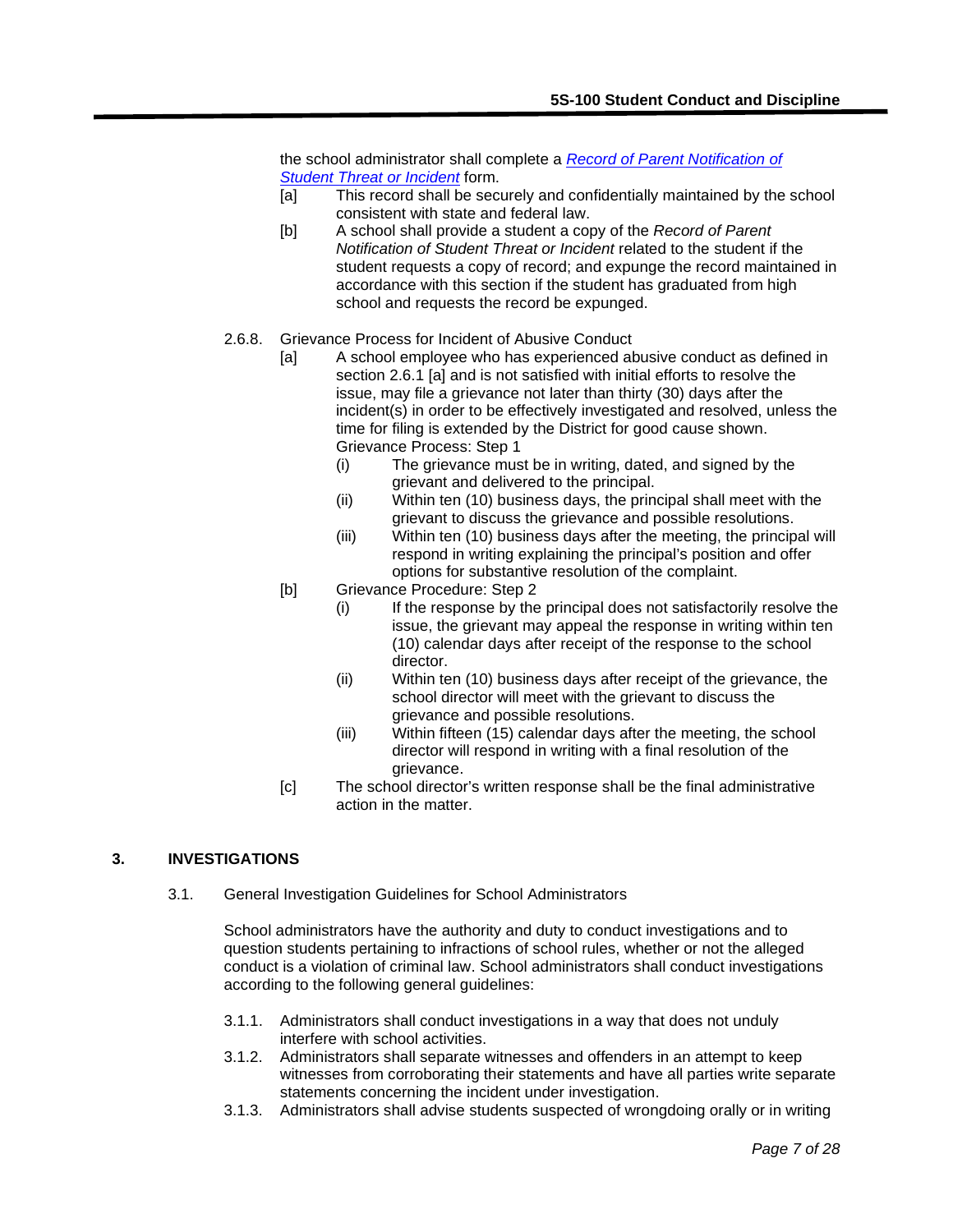of the nature of the alleged offense.

- 3.1.4. Students must be provided an opportunity to give their version of the incident under investigation, however, refusals to respond or provide information should be respected.
- 3.1.5. When questioning students as part of an investigation, school staff should have another adult present whenever possible.
- 3.1.6. In conducting an investigation, a school administrator may review disciplinary reports of involved students and review relevant physical evidence.
- 3.1.7. Administrators shall accommodate students with disabilities and young children unable to write their own statements through use of tape recorders, scribes, etc.
- 3.1.8. All students involved in the investigation shall be instructed that retaliation is prohibited. Any act of reprisal against any person who has testified, assisted, or participated in any manner in an investigation, proceeding, or hearing is strictly prohibited and subject to disciplinary action.
- 3.1.9. All students involved in the investigation shall be instructed to keep all details of the investigation confidential.
- 3.1.10. When the investigation is completed and if it is determined that disciplinary action may be in order, due process requirements must be met. Specifically, the student must be given proper notice of the charges against him/her and the disciplinary action being recommended, as well as a fair opportunity to present his or her version of the facts.
- 3.2. Conduct Alleging Sexual Harassment Protected Under Title IX

When a school administrator receives a report or otherwise learns of alleged conduct that possibly rises to the level of sexual harassment as defined in Title IX, the school administrator shall follow the due process procedures as outlined in District policy 5S-102 *Sexual Harassment under the Jurisdiction of Title IX Protections*.

3.3. Confirmed Allegation of an Incident of Bullying, Cyber-bullying, Hazing, or Retaliation

Following an investigation confirming an incident of bullying, cyber-bullying, hazing, or retaliation, if appropriate, a school administrator may take positive restorative justice practice action and support involved students through trauma-informed practices.

- 3.4. Coordination with Law Enforcement
	- 3.4.1. School administrators have the responsibility and the authority, within their respective jurisdictions, to determine when the help of law enforcement authorities is necessary, as outlined in this policy and Utah State law.
	- 3.4.2. Under Utah Code Ann. §53G-8-211, a student who is alleged to have committed an offense on school property where the student is enrolled, when school is in session, or during a school-sponsored activity; or that is truant:
		- [a] may not be referred to law enforcement or court if the alleged offense is a class C misdemeanor, an infraction, or a status offense on school property, or an offense that is truancy. The student may be referred to evidence-based alternative interventions created and developed by the school or District.
		- [b] If the student refuses to participate in an evidence-based alternative intervention, a school may refer a student to a court or a law enforcement officer or agency for an alleged class C misdemeanor committed on school property or for allegedly being a habitual truant, as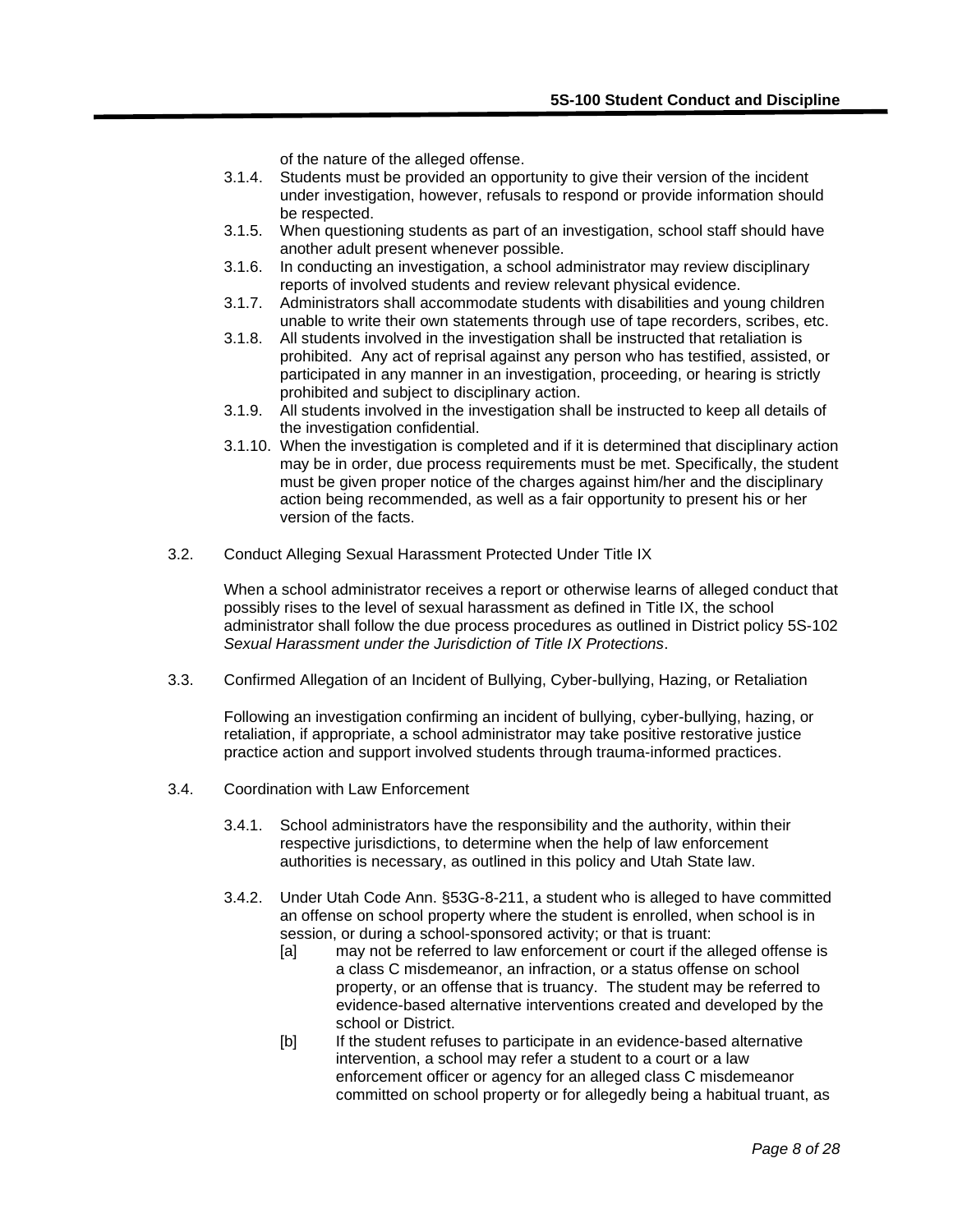defined in Utah Code §53G-8-211.

- 3.4.3. School Administrators may invite law enforcement authorities to the school to: [a] conduct an investigation of alleged criminal conduct on the school
	- premises or during a school-sponsored activity;
	- [b] maintain a safe and orderly educational environment; or
	- [c] maintain or restore order when the presence of such authorities is necessary to prevent injury to persons or property.
- 3.4.4. Investigation Initiated by School Authorities of Criminal Code

During an investigation for violation of school rules, it may become evident that the incident under investigation may also be a violation of criminal law. If the school administrator has reason to suspect that a criminal act has been committed, and in the opinion of the administrator, law enforcement authorities should be notified, the following procedure should be followed:

- [a] The administrator shall request that law enforcement authorities conduct an investigation during school hours and question students who are potential witnesses to the alleged criminal behavior.
- [b] Unless circumstances dictate otherwise, questioning of the student by school officials shall not begin or continue until law enforcement authorities arrive.
- [c] Under direction of the administrator, a school official shall inform the student's parent as soon as possible that the student may have committed a criminal act and that law enforcement authorities will be or are involved in the investigation.
- [d] The administrator shall document the contact or attempted contact with the student's parents.
- 3.4.5. Investigation Initiated by School Resource Officers (SROs) and Other Law Enforcement Authorities

School officials shall cooperate with SROs and other law enforcement authorities who are carrying out official duties such as investigating crimes, serving subpoenas, etc., as outlined in Utah Code Ann. §80-1-103.

- [a] When law enforcement authorities can show a need to do so, they shall be permitted to conduct an investigation on school grounds during school hours.
- [b] Such a need will ordinarily be shown if delay in police investigation might result in danger to a person, flight from jurisdiction by a person reasonably suspected of a crime, or destruction of evidence. In such cases:
	- (i) the law enforcement authorities shall be required to get prior approval of the school administrator or other designated person before beginning an investigation on school premises;
	- (ii) the school administrator shall document the circumstances warranting the investigation as soon as practical;
	- (iii) alleged criminal behavior related to the school environment brought to the school administrator's attention by law enforcement authorities shall be dealt with under the provisions of this policy in addition to any court action;
	- (iv) law enforcement authorities investigating school-related or student-related crimes may not have access to student education records, aside from directory information, unless they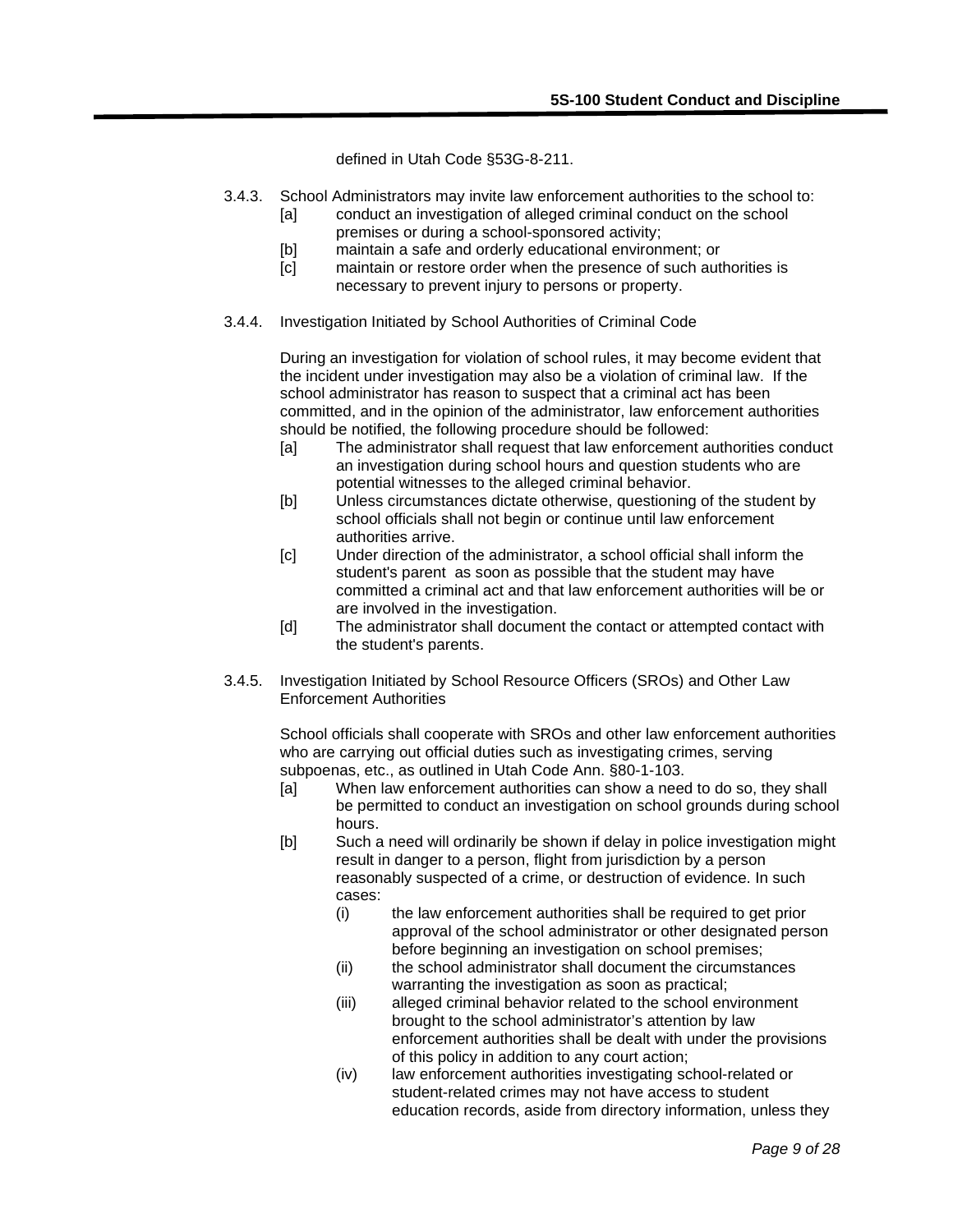have a subpoena or court order, permission from parent, or serve as a designated School Resource Officer;

- (v) directory information is limited to a student's name, home address, date of birth, phone number, class schedules and parents' home address, email address, and phone numbers for use in case of emergency.
- 3.4.6. Release of Student to Law Enforcement Authorities
	- [a] Law enforcement authorities may, without a court order or warrant, take a student into temporary custody as outlined in Utah Code Ann. §80-6- 201.
	- [b] Where it is necessary to take a student into custody on school premises, law enforcement authorities shall:
		- (i) contact the school administrator and relate the circumstances necessitating such action;
		- (ii) consult with the school as to how an arrest is to be made in order to cause the least disruption to the school process;
		- (iii) when possible, have the school administrator summon the student to the administrator's office prior to taking the student into custody;
		- (iv) notify the parent of the action under Utah Code Ann. §80-6-203.
	- [c] The school administrator shall immediately notify the Superintendent's office of the removal of a student from school by law enforcement authorities.
	- [d] When a student has been taken into custody or arrested on school premises without prior notification to school administration, school staff present shall encourage law enforcement authorities to inform an administrator of the circumstances as quickly as possible. If the officers decline to tell an administrator, the school staff members present shall immediately notify an administrator.
- 3.4.7. Quelling Disturbances of School Environment

Law enforcement may be requested to assist in controlling disturbances of the school environment which a school administrator has found to be unmanageable by school personnel and has the potential of causing harm to students and other persons, or to property. Such circumstances include situations where a parent or member of the public exhibits undesirable or illegal conduct on or near school grounds, or at a school event, and who refuse to abide by a school administrator's directive to leave the premises.

3.4.8. Coordination of Policies and Law Enforcement Authorities

School administrators shall meet at least annually with local law enforcement authorities to discuss the District's Student Conduct and Discipline Policy and rules on law enforcement contacts with the District. Law enforcement authorities shall be asked to inform their staffs about the terms of the Student Conduct and Discipline Policy.

## **4. EMERGENCY SAFETY INTERVENTIONS**

A school employee may not subject a student to physical restraint or seclusionary time out unless utilized as a necessary emergency safety intervention (ESI) in compliance with this section.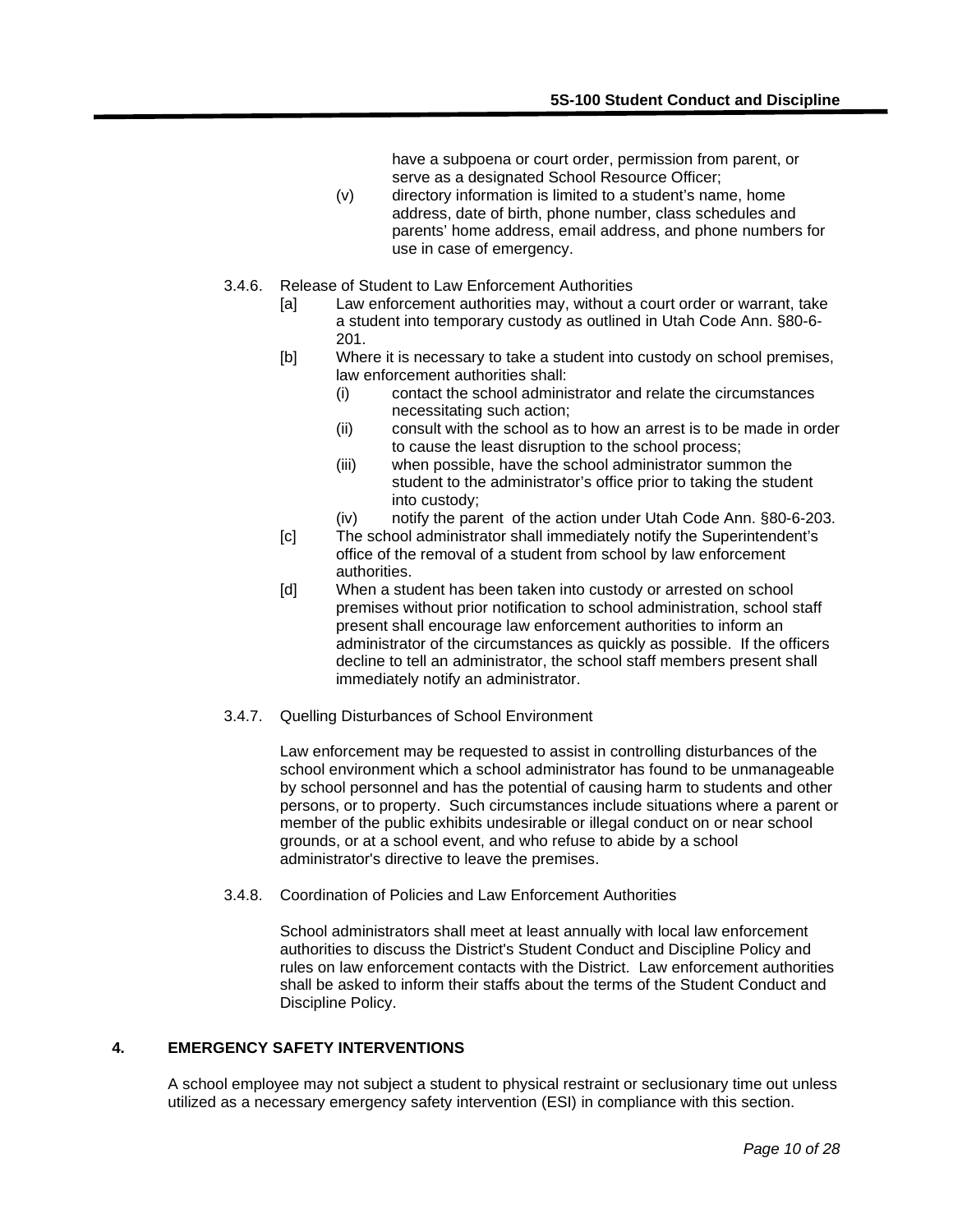- 4.1. Definitions
	- 4.1.1. An "emergency safety intervention (ESI)" is the use of seclusionary time out or physical restraint when a student presents an immediate/imminent danger of physical violence/aggression towards self or others, which is likely to cause serious physical harm. An "emergency safety intervention" is not for disciplinary purposes.
	- 4.1.2. "Physical escort" means a temporary touching or holding of the hand, wrist, arm, shoulder, or back for the purpose of guiding a student to another location.
	- 4.1.3. "Physical restraint" means personal restriction immobilizing or reducing the ability of an individual to move his arms, legs, body, or head freely.
	- 4.1.4. "Seclusionary time out" means that a student is placed, by school personnel, in a safe enclosed area, isolated from adults and peers, and the student is, or reasonably believes, he will be prevented from leaving the enclosed area.
- 4.2. General Procedures
	- 4.2.1. Teachers and other personnel who may work directly with students shall be trained on the use of effective alternatives to ESI as well as the safe use of ESI and a release criterion.
	- 4.2.2. ESI shall:
		- [a] be applied for the minimum time necessary to ensure safety;
		- [b] be discontinued as soon as imminent danger of physical harm to self or others has dissipated;
		- [c] be discontinued if the student is in severe distress;
		- [d] never be used as punishment or discipline;
		- [e] in no instance be imposed for more than 30 minutes.
- 4.3. Physical Restraint
	- 4.3.1. A school employee may, when acting within the scope of employment, use and apply physical restraint or force as an ESI as may be reasonable and necessary under the following circumstances:
		- [a] to protect the student or another individual from serious physical harm;
		- [b] to take possession of a weapon, other dangerous objects in the possession or under the control of a student; or
		- [c] the student is destroying property and physical safety is at risk.
	- 4.3.2. A school employee may use less intrusive means including a physical escort, to address circumstances described above.
	- 4.3.3. When an employee exercises physical restraint as an ESI on a student, the following types of physical restraint are prohibited:
		- [a] prone, or face-down;
		- [b] supine, or face-up;
		- [c] physical restraint which obstructs the airway or adversely affects the student's primary mode of communication;
		- [d] mechanical restraint, except for seatbelts or safety equipment used to secure students during transportation;
		- [e] any device used by a law enforcement officer in carrying out law enforcement duties; or
		- [f] chemical restraint, except as prescribed by a licensed physician and implemented in compliance with a student's Health Care Plan.
- 4.4. Seclusionary Time Out

A school employee may, when acting within the scope of employment, place a student in seclusionary time out as an ESI under the following circumstances:

4.4.1. the student presents an immediate danger of serious physical harm to self or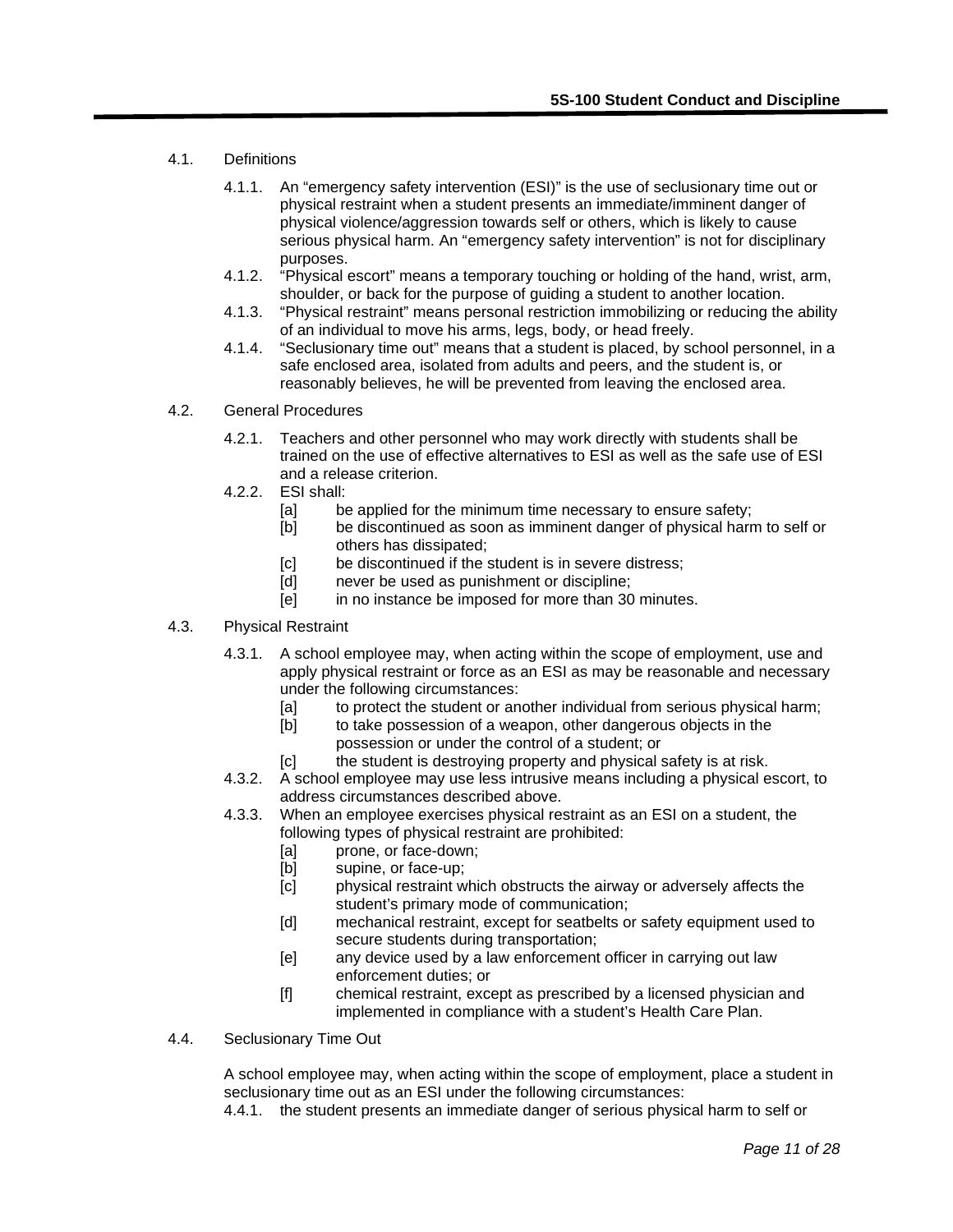others;

- 4.4.2. any door remains unlocked consistent with the fire and public safety requirements; and
- 4.4.3. the student is within line sight of the employee at all times.
- 4.5. Notification
	- 4.5.1. If an employee uses an ESI with a student, the employee shall provide notice as soon as reasonably possible and before the student leaves the school to the school administration and the student's parent.
	- 4.5.2. If a crisis situation occurs requiring an ESI be used, the school or employee shall notify the student's parent, the school administrator, and the school director as soon as possible and no later than the end of the school day.
	- 4.5.3. If the ESI is applied for longer than fifteen minutes, the school or employee shall immediately provide notice to the student's parent and school administration.

## 4.6. Documentation

- 4.6.1. Parent notifications made under this section shall be documented in the student information system.
- 4.6.2. Within 24 hours of using ESI with a student, the school shall notify the parent that they may request a copy of any notes or additional documentation taken during the emergency safety intervention.
- 4.6.3. Upon request of a parent, the school shall provide a copy of any notes or additional documentation taken during the use of an emergency safety intervention.
- 4.6.4. A parent may request a time to meet with school staff and administration to discuss the use of an emergency safety intervention.
- 4.7. ESI Committee

The District has established and maintains an ESI Committee to monitor the use of emergency safety interventions in District schools in accordance with Utah Administrative Rule R277-609-7.

4.8. Prohibition of Corporal Punishment

A school employee may not inflict or cause the infliction of corporal punishment.

## **5. SEARCHES**

Given the school's custodial and tutelary responsibility for children, and the Board's intent to preserve a safe environment for all students and staff, the Board recognizes that school officials have the authority to conduct reasonable searches of students and student property. To protect individual rights and guard against excessive intrusion, school officials engaging in searches of students and property shall abide by the following guidelines:

- 5.1. General Guidelines
	- 5.1.1. Searches of a student's person or personal property (coats, hats, backpacks, book bags, purses, wallets, notebooks, gym bags, electronic devices, etc.) may be conducted:
		- [a] *with the student's consent*. Wherever possible, before conducting the search, the school official shall request the student's consent to the inspection and inform the student that he/she may withhold consent. Such consent, if offered, shall be voluntary; or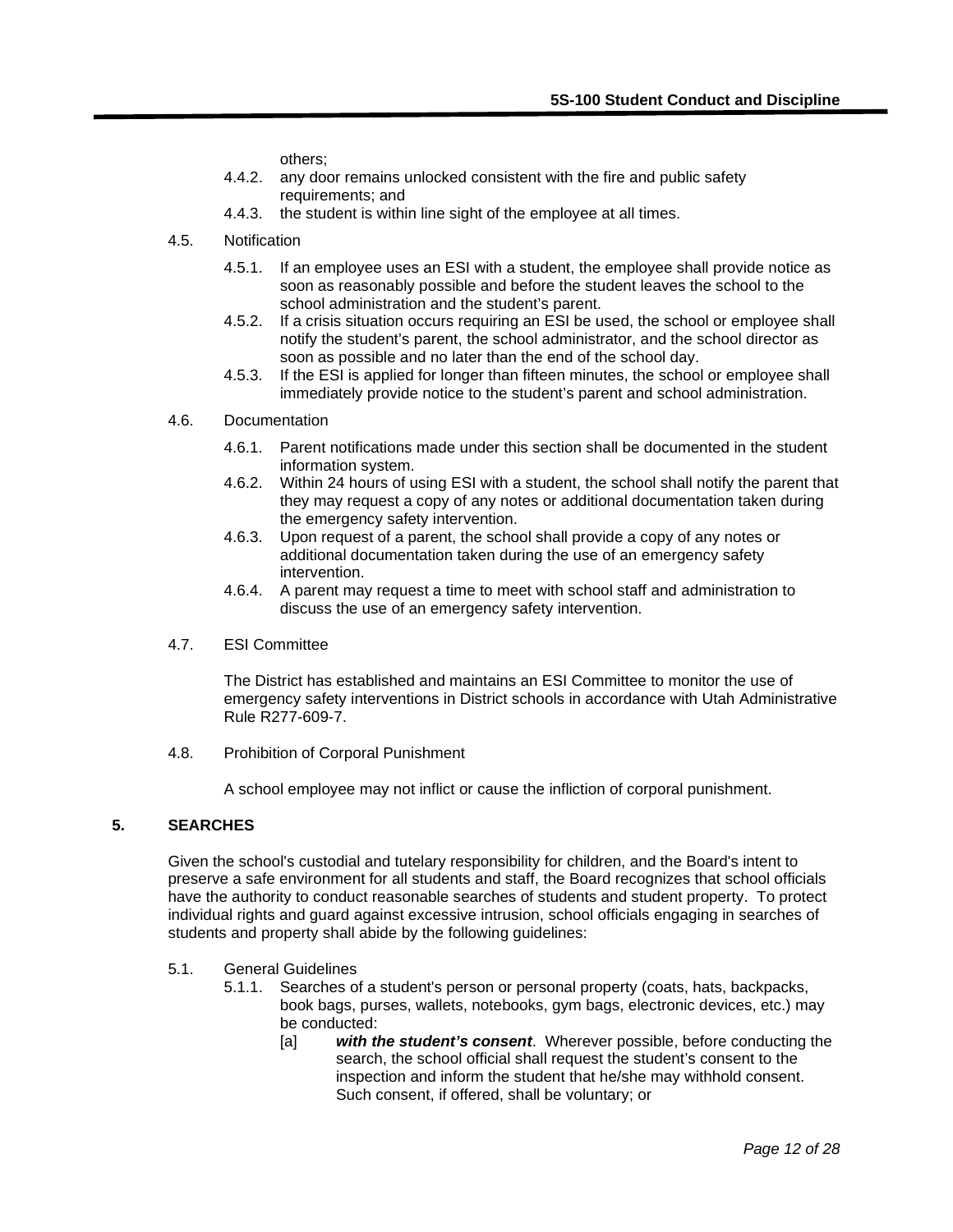- [b] *without the student's consent* when school officials have reasonable suspicion to believe a student possesses evidence that:
	- (i) a policy or law has been violated; or
	- (ii) presents an immediate danger of physical harm to students, staff or school property; and
	- (iii) the items being searched are capable of concealing such evidence.
- 5.1.2. The search must be reasonably related to the suspicion and not excessively intrusive in light of the student's age, history and school record and the nature of the infraction. The scope of any search should be limited by the reasonable suspicion that motivated the search. If an item is found that leads to reasonable suspicion that additional, related items may also exist, the search may be extended.
- 5.1.3. Whenever possible, another staff member shall be present at any search of a student or student property.
- 5.1.4. A school official may at any time, request assistance of the appropriate law enforcement agency having jurisdiction over the facilities of the school.
- 5.1.5. A school official shall be responsible for the custody, control, and disposition or destruction of any illegal or dangerous substance or objects taken from a student. Anything found in the course of a search which is evidence of a student violation of school rules shall be tagged for identification at the time it is seized and kept in a secure place by the school official.
- 5.1.6. All contraband discovered in a search by school officials shall be immediately confiscated and turned over to law enforcement authorities if school officials have reason to believe the contraband is related to the commission of a criminal act.
- 5.1.7. A school official shall dispose of or destroy a confiscated electronic cigarette product. If a school official has reason to believe the confiscated electronic cigarette product contains an illegal substance, the schools may release the confiscated electronic cigarette product to local law enforcement.
- 5.2. School Property Lockers, Desks, Other Storage Areas Provided for Student Use

Students have no right or expectation of privacy in school lockers, desks, or other storage areas. While lockers, desks, and other storage areas are under the joint control of students and the school they are solely school property and may be searched at any time by school officials with or without cause. Once a locker, desk or other storage area is opened for search, any search of student belongings contained within the locker must comply with the guidelines for searches of personal belongings in Section 5.1 of this policy.

5.3. Vehicles

Vehicles in the possession of students and parked on school premises may be searched, based on consent or reasonable suspicion by the appropriate school official. Searches of vehicles of staff members or visitors shall be conducted by law enforcement personnel.

5.4. Searches of Person

5.4.1 In addition to the general guidelines above, search of a student's person or intimate personal belongings shall be conducted:

- [a] in a private area of the school by a school official of the same gender as the student being searched;
- [b] whenever possible, in the presence of the student (for belongings) and another staff member of the same gender.
- 5.4.2. Authorized searches of a student's person are as follows: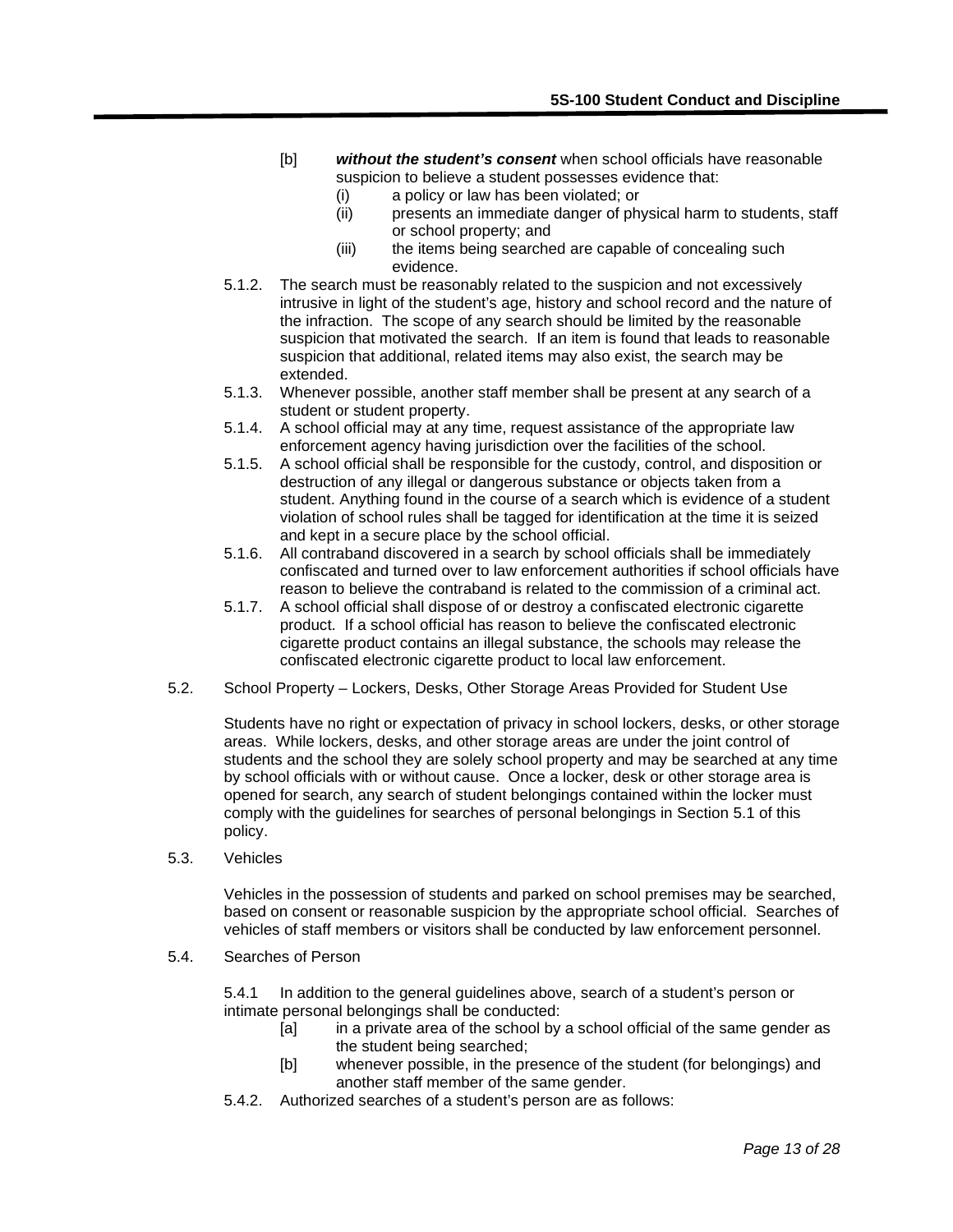- [a] the student's pockets;
- [b] purses, briefcases, backpacks, or any objects in the possession of the student;
- [c] a "pat-down" of the exterior of the student's clothing and the removal of any identified item;
- [d] removal of an article of exterior clothing such as a jacket, shoes, socks;
- [e] a student's privately-owned electronic device if warranted and to the extent warranted; and
- [f] requesting the student turn pockets inside out and roll up sleeves.
- 5.4.3. Under no circumstances may school officials require students to remove any other items of clothing during the search.
- 5.4.4. If this limited search does not turn up suspected contraband and school officials have reasonable suspicion that the student is concealing contraband in his/her inner clothing (i.e., hiding drugs, weapons, or other contraband underneath shirts, pants, or underwear), law enforcement authorities shall be summoned immediately to conduct further search and investigation.

#### 5.5. Canine Searches

The school administrator, in conjunction with local law enforcement officials, may determine when, and if, a specially trained detection canine shall be used in the school to search for drugs, weapons, or other contraband. In creating a proper and effective learning environment within the framework of mutual respect and trust, school administrators shall use caution and discretion in determining when to use a drug detecting canine in the school. No detection canine shall be used in the school for searches without the permission of the school administrator.

- 5.5.1. **Students.** Sniffing of students by detection canines is considered to be a search under the Fourth Amendment, may be embarrassing or frightening, and shall not be permitted in schools.
- 5.5.2. **Lockers and Vehicles.** The sniffing of school lockers, personal items (backpacks, gym bags, book bags, etc.) or a student's vehicle on school property by detection canines of lockers and vehicle in school parking lots may be permitted. A positive alert by a detection canine may be considered reasonable grounds for a school official to conduct a search of the locker, personal items, or vehicle as outlined in this policy.

#### 5.6. Parent Notification

School officials have no obligation to contact parents before detaining and questioning students. It is good practice when a student is questioned about serious allegations of the student's own misbehavior, that a parent should be notified to protect the interest and well-being of the student.

#### 5.7. Documentation

School officials shall thoroughly document the details of any search conducted of a student's property or person. Documentation shall be made at the time of the search, or as soon as possible thereafter, and shall include the following:

- 5.7.1. the time, place, and date of the search;
- 5.7.2. information received that established the need for the search and the name of the informant, if any;
- 5.7.3. the name and title of individuals conducting and observing the search;
- 5.7.4. substances or objects found, and the disposition made of them (police, school, etc.); and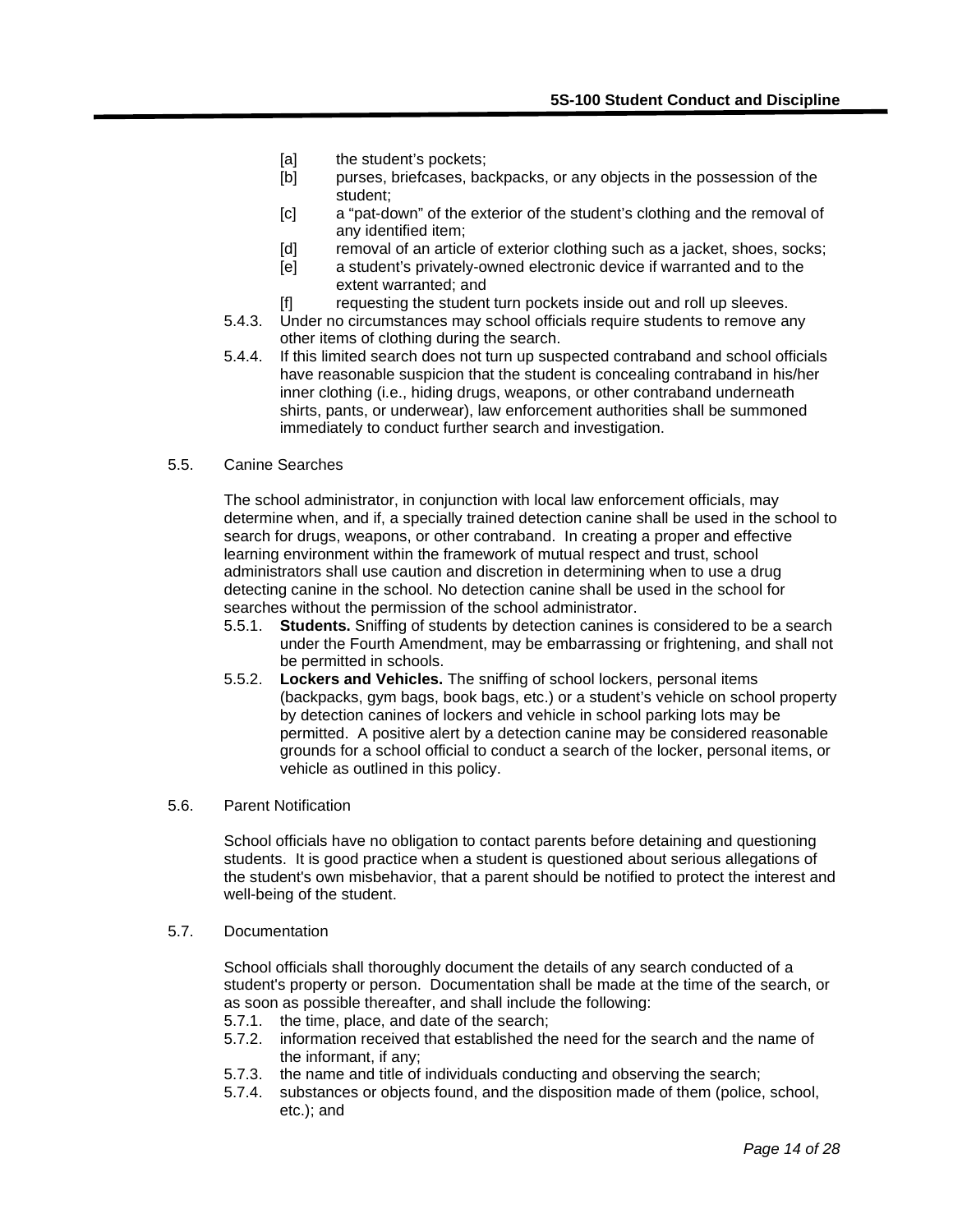5.7.5. subsequent action taken including parental notification.

## **6. AUTHORITY TO SUSPEND OR EXPEL**

6.1. Authority to Suspend and Duration of Suspension for Regular Education Students

The school administrator has the authority to suspend a regular education student for up to ten (10) school days per incident. In considering whether to suspend a student, the school administrator shall consider all relevant factors, including but not limited to, the severity of the offense, the student's age, disability, academic status and disciplinary record, parental capabilities, and community resources. The school administrator is prohibited from suspending for longer than ten (10) school days, expelling, or otherwise changing student placement. Whenever such action is contemplated or desired, the school administrator shall make a referral to the District's Case Management Team (CMT).

6.2. Authority to Suspend and Duration of Suspension for Students with Disabilities

The school administrator has the authority to suspend a student with disabilities (504 or IDEA) for not more than ten (10) consecutive school days for any violation of school rules, and additional removals of not more than ten (10) consecutive school days in that same school year for separate incidents of misconduct as long as those removals do not constitute a pattern resulting in a change of placement.

6.3. Authority to Expel and Duration of Expulsion

The Board or the District's Case Management Team (CMT) may expel a student for violations of policy or law for a fixed or indefinite period, provided that indefinite expulsions shall be reviewed by the Case Management Team and the conclusions reported to the Board, at least once each year.

6.4. Parental Responsibility

If a student is expelled for a period longer than ten (10) days, the student's parent is responsible for undertaking an alternative education plan which will ensure that the student's education continues during the period of expulsion. The parent shall work with designated school officials to determine how the student's education will continue through private education paid for by the parents, an alternative program offered by the school or District, or other alternatives which will reasonably meet the educational needs of the student. Costs of educational services which are not provided by the District are the responsibility of the student's parent.

- 6.4.1. The parent and designated school officials may enlist the cooperation of the Division of Child and Family Services, the juvenile court, law enforcement, or other appropriate government agencies in determining how to meet the educational needs of the student.
- 6.4.2. The District shall contact the parent of each student under age sixteen (16) who has been expelled from all District programs and services at least once a month to determine the student's progress.
- 6.5. Authority to Institute Change of Placement for Student with Disabilities

Where the student is receiving special education services or accommodations on the basis of disability under IDEA, 504, or ADA, procedures outlined in the Davis School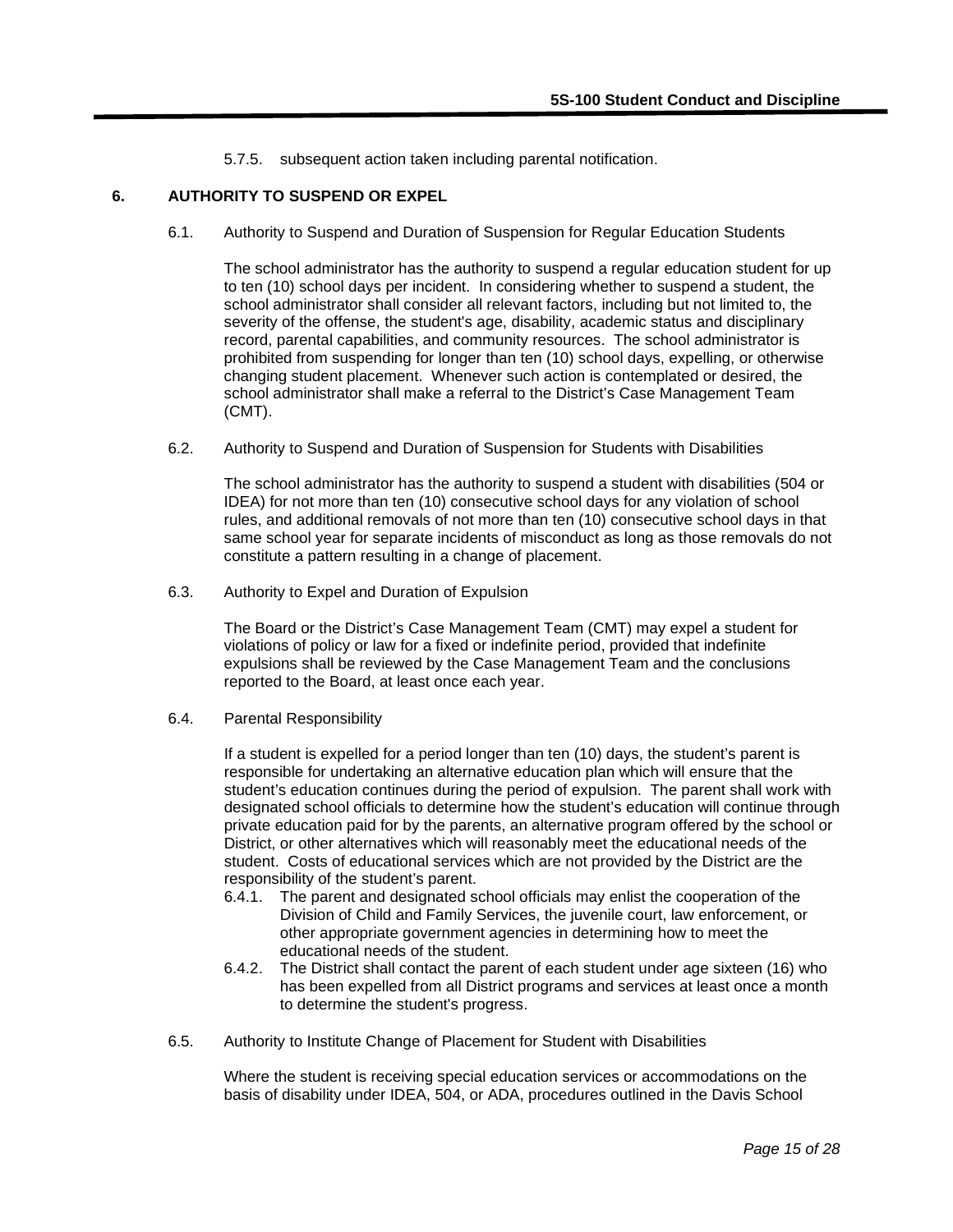District Special Education Policy Manual and State of Utah Special Education Rules shall be followed, including prior written notice to parents or guardians regarding their procedural due process rights, before any long-term disciplinary action or change of placement takes place.

## **7. DUE PROCESS FOR SUSPENSIONS OF 10 DAYS OR LESS**

The following procedure shall apply to all students facing suspension of ten (10) school days or less:

- 7.1. The school administrator shall inform the student of the allegations against him/her, the disciplinary action being recommended, and provide the student with the opportunity to present his or her version of the facts.
- 7.2. If the student denies the charges, the student shall be provided with an explanation of the evidence and an opportunity to present his/her version of the incident to a school administrator.
- 7.3. The student shall present his/her version of the incident in writing. Students with disabilities or young students who are unable to write their own statements shall be accommodated through the use of tape recorder, scribe, etc.
- 7.4. The school administrator shall notify the custodial parent of the student of the following without delay:
	- 7.4.1. that the student has been suspended;
	- 7.4.2. the grounds for the suspension;
	- 7.4.3. the period of time for which the student is suspended; and
	- 7.4.4. the time and place for the custodial parent to meet with a designated school official to review the suspension.
- 7.5. The school administrator shall also notify the non-custodial parent, if requested in writing, of the suspension.
	- 7.5.1. This does not apply to the portion of school records which would disclose any information protected under a court order.
	- 7.5.2. The custodial parent is responsible to provide the school a certified copy of any court order prohibiting notification to the non-custodial parent.
- 7.6. School administrators shall document the charges, evidence, and action taken.
- 7.7. In general, the notice and informal conference outlined in 7.1 through 7.3 shall precede the student's removal from school. If, in the judgment of the administrator, notice is not possible because the student poses a danger to a person or property or an on-going threat of disrupting the academic process, he/she may be removed immediately. However, in such cases, the necessary notice and informal hearing shall follow as soon as possible.

## **8. DUE PROCESS FOR EXPULSIONS**

The school administrator shall inform the student of the charges against him/her, the disciplinary action being recommended, and provide the student with the opportunity to present his or her version of the facts.

- 8.1. If the student denies the charges, the student shall be provided with an explanation of the evidence and an opportunity to present his/her version of the incident to school administrators.
- 8.2. If the school administrator desires or contemplates expelling a student for longer than ten (10) school days, he/she shall submit a Safe Schools referral to the (CMT) on the CMT referral forms.
- 8.3. Prior to sending the referral to the CMT, but in no instance longer than ten (10) school days after the suspension began, the school administrator shall meet with the custodial parent to discuss the charges against the student and the proposed discipline. The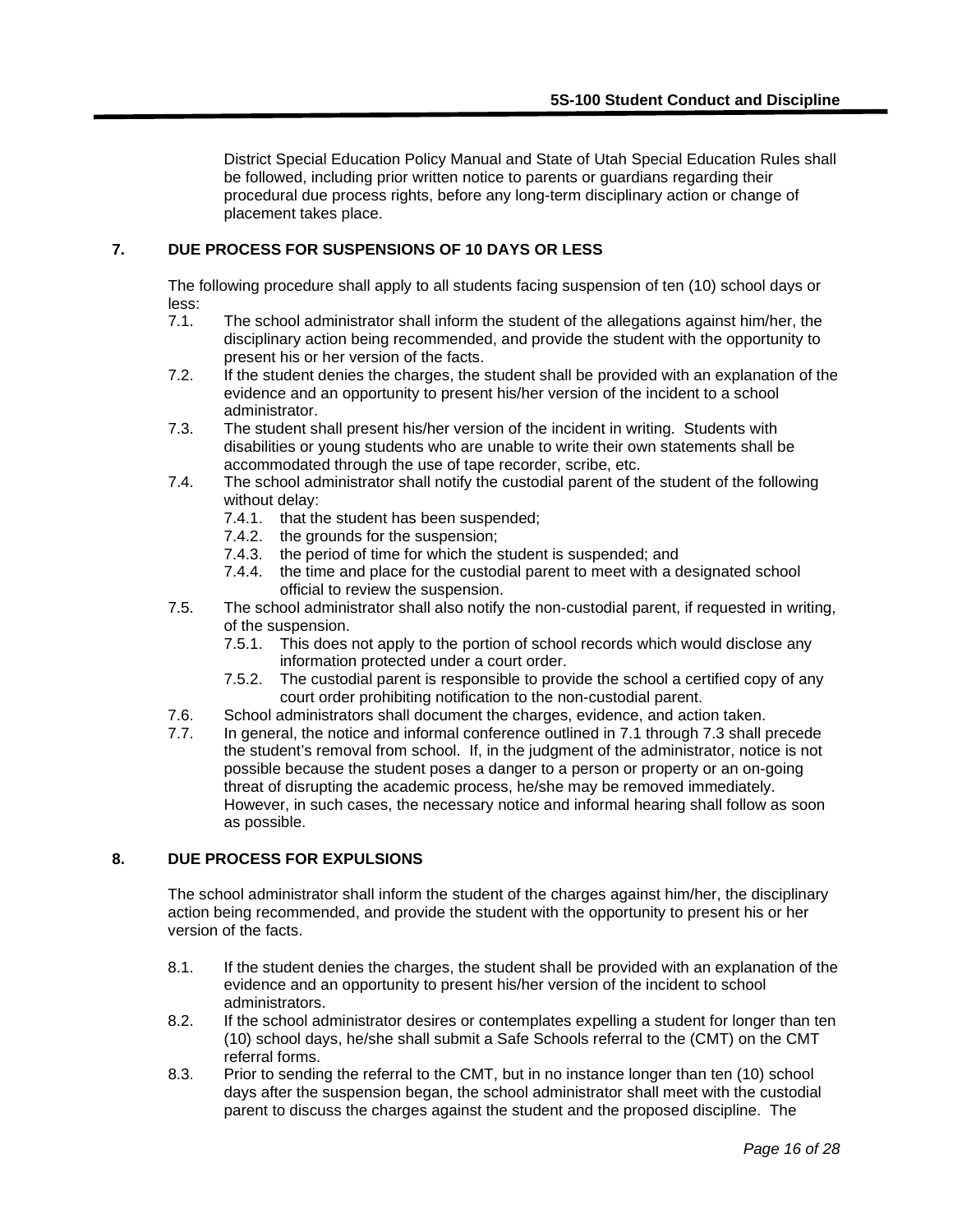school administrator shall also notify the noncustodial parent, if requested in writing by a noncustodial parent, of the possible expulsion as outlined in section 7.5 of this policy.

8.4. Notice to Student and Parent

If the CMT determines, after considering the totality of the circumstances, that a student should be expelled for longer than ten (10) school days, The Department of Student and Family Resources shall send written the student's parent , which includes all of the following elements:

- 8.4.1. a description of the alleged violation(s) or reason(s) giving rise to disciplinary action;
- 8.4.2. the penalty being imposed (duration of expulsion);
- 8.4.3. a statement that a due process hearing may be requested in writing within ten (10) working days of receipt of the notice;
- 8.4.4. a statement that, if a hearing is requested, the Superintendent has the authority to appoint an impartial Hearing Officer(s), who may be an employee of the District;
- 8.4.5. a statement that the expulsion is taking effect immediately and will continue for the stated period unless a hearing is requested in a timely manner and the Hearing Officer determines otherwise;
- 8.4.6. the date of the notice; and
- 8.4.7. a statement that, if a hearing is not requested within ten (10) working days after receipt of the notice, the District's decision to expel the student will be final, and the parent's right to oppose the District's decision will be waived.
- 8.5. Hearing Procedures

If a hearing is requested in response to the Notice of Expulsion, the following procedures shall apply:

- 8.5.1. After receipt of the request, the District shall schedule a hearing as soon as possible but not later than ten (10) working days following receipt of the request.
- 8.5.2. A written Hearing Notice shall be sent to the custodial parent informing the custodial parent of:
	- [a] the name of the Hearing Officer;<br>[b] the date, place, and time of the h
	- the date, place, and time of the hearing;
	- [c] the circumstances, evidence, and issues to be discussed at the hearing;
	- [d] the right of all parties to cross-examine witnesses subject to the Hearing Officer's determination that this right should be limited to protect student witnesses from retaliation, ostracism, or reprisal;
	- [e] the right of all parties to appeal to the Superintendent within ten (10) working days following the decision if the parties disagree with the Hearing Officer's decision;
	- [f] the right of all parties to examine all relevant records.
- 8.5.3. The Hearing Officer shall conduct the hearing on the record and shall:
	- [a] ensure that a written record of the Hearing is made, a copy of which shall be provided to all parties upon request, with the cost borne by the District;
	- [b] consider all relevant evidence presented at the hearing; allow the right to cross-examination of witnesses, unless the Hearing Officer determines that this right should be limited to protect student witnesses from ostracism, retaliation or reprisal;
	- [c] allow all parties a fair opportunity to present relevant evidence; and<br>[d] issue a written decision including Findings of Fact and Conclusions.
	- issue a written decision including Findings of Fact and Conclusions.
- 8.5.4. Hearing Rules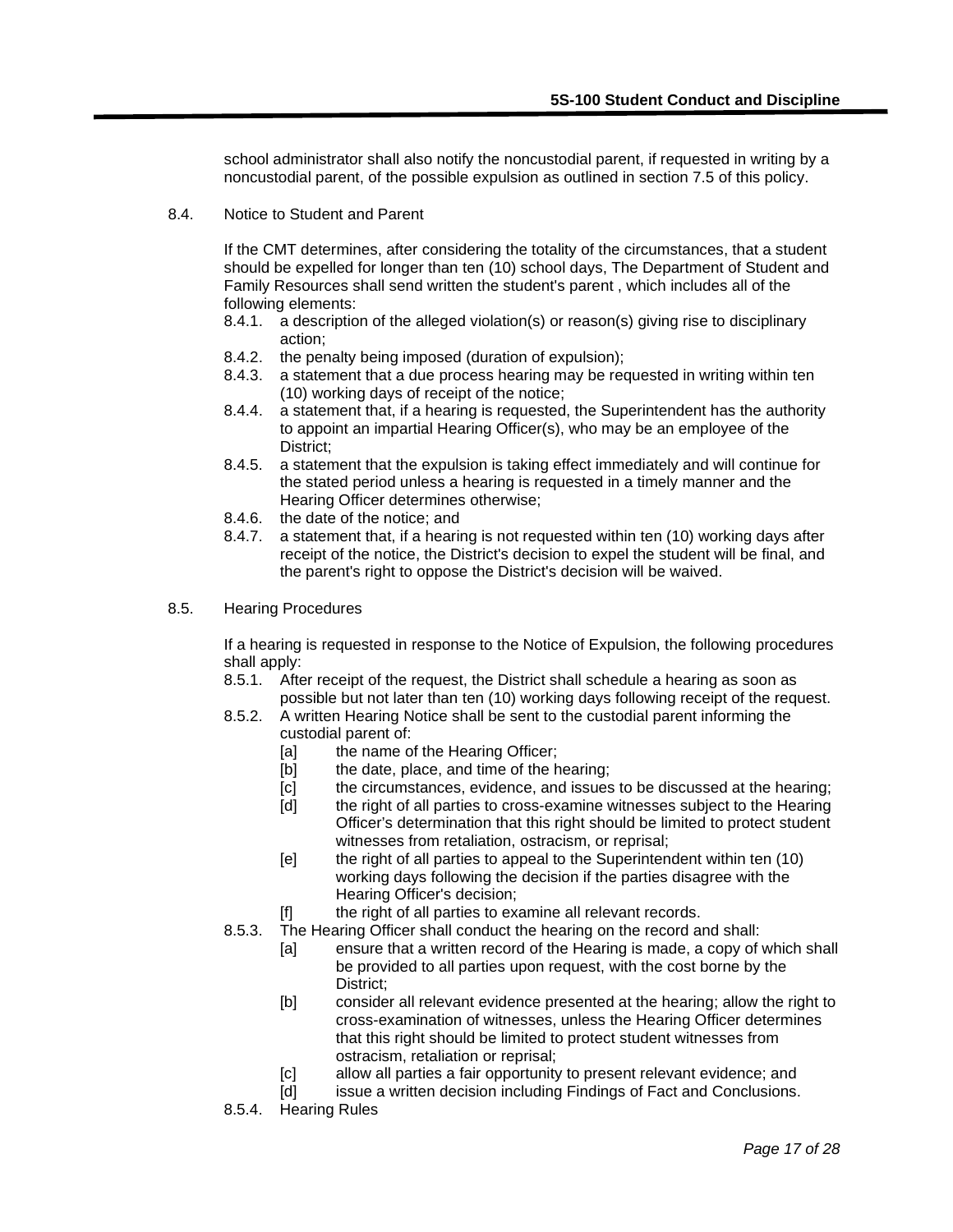Formal Rules of Evidence do not apply to the Hearing and no discovery is permitted. However, the following rules will apply:

- [a] parties may have access to information contained in District files to the extent permitted by law;
- [b] hearings shall be closed to the press and the public;
- [c] documents, testimony, or other evidence submitted by the parties after the hearing, will not be considered by the Hearing Officer;
- [d] the Hearing Officer may excuse witnesses or parties or suspend or terminate a hearing if persons involved in the hearing are abusive, disorderly, disruptive, or if they refuse to abide by the rules and orders of the Hearing Officer.
- 8.5.5. Appeals
	- [a] Within ten (10) working days following receipt of the Hearing Officer's written decision, either party may appeal the decision, in writing, to the Superintendent.
	- [b] Within ten (10) working days following receipt of the appeal, the Superintendent shall rule on the appeal or refer the appeal to the President of the Board.
	- [c] If the appeal is referred to the Board, the Board may schedule, and hold, a hearing consistent with District policy.

## **9. DUE PROCESS FOR CHANGE OF PLACEMENT OF STUDENTS WITH DISABILITIES**

When the student is receiving special education services or accommodations on the basis of disability under IDEA, 504, or ADA, procedures outlined in the [Davis School District](http://www.davis.k12.ut.us/sped/policies%20and%20procedures/dsdpolicies09.pdf) Special [Education Policy Manual](http://www.davis.k12.ut.us/sped/policies%20and%20procedures/dsdpolicies09.pdf) and [Utah State Board of Education Special Education Rules](http://www.schools.utah.gov/sars/Laws,-State-Rules-and-Policies/Rules-and-Regulations.aspx) shall be followed, including prior written notice to parents or guardians regarding their procedural due process rights, before any long-term disciplinary action or change of placement takes place.

When a determination is made that the conduct of a 504 or ADA student is not a manifestation of the student's disability, the student shall be subject to the same disciplinary consequences as regular education students, up to and including expulsion from school without educational services.

NOTE: These procedures can also be found in [Parental Procedural Safeguard for Children with](http://www.davis.k12.ut.us/sped/PPSG/English%2009.pdf)  [Disabilities and their Parents.](http://www.davis.k12.ut.us/sped/PPSG/English%2009.pdf)

## **10. TRANSFER AND ALTERNATIVE PLACEMENT FOR REGULAR EDUCATION STUDENTS**

Students do not have a right to placement at their neighborhood school. Therefore, any regular education student who is expelled from his/her school of attendance and transferred to another school or referred to Case Management for alternative placement because of disciplinary violations shall continue to receive educational services provided by the District and may not invoke due process procedures to challenge the District's decision, unless the student will be out of school for more than ten (10) school days as a result of the expulsion and transfer.

# **11. EXTRA-CURRICULAR ACTIVITIES**

Participation in interscholastic athletics, cheerleading, and other extra-curricular activities is not a constitutionally protected civil right. Therefore, students who are suspended or expelled may lose the privilege of participation during the period of suspension/expulsion and may not be allowed to invoke due process procedures to challenge the denial of extracurricular participation. Additional standards of conduct and behavior for students participating in extra-curricular activities are found in the District's Policy 5S-200 Minimum Standards of Eligibility for Extracurricular Participation.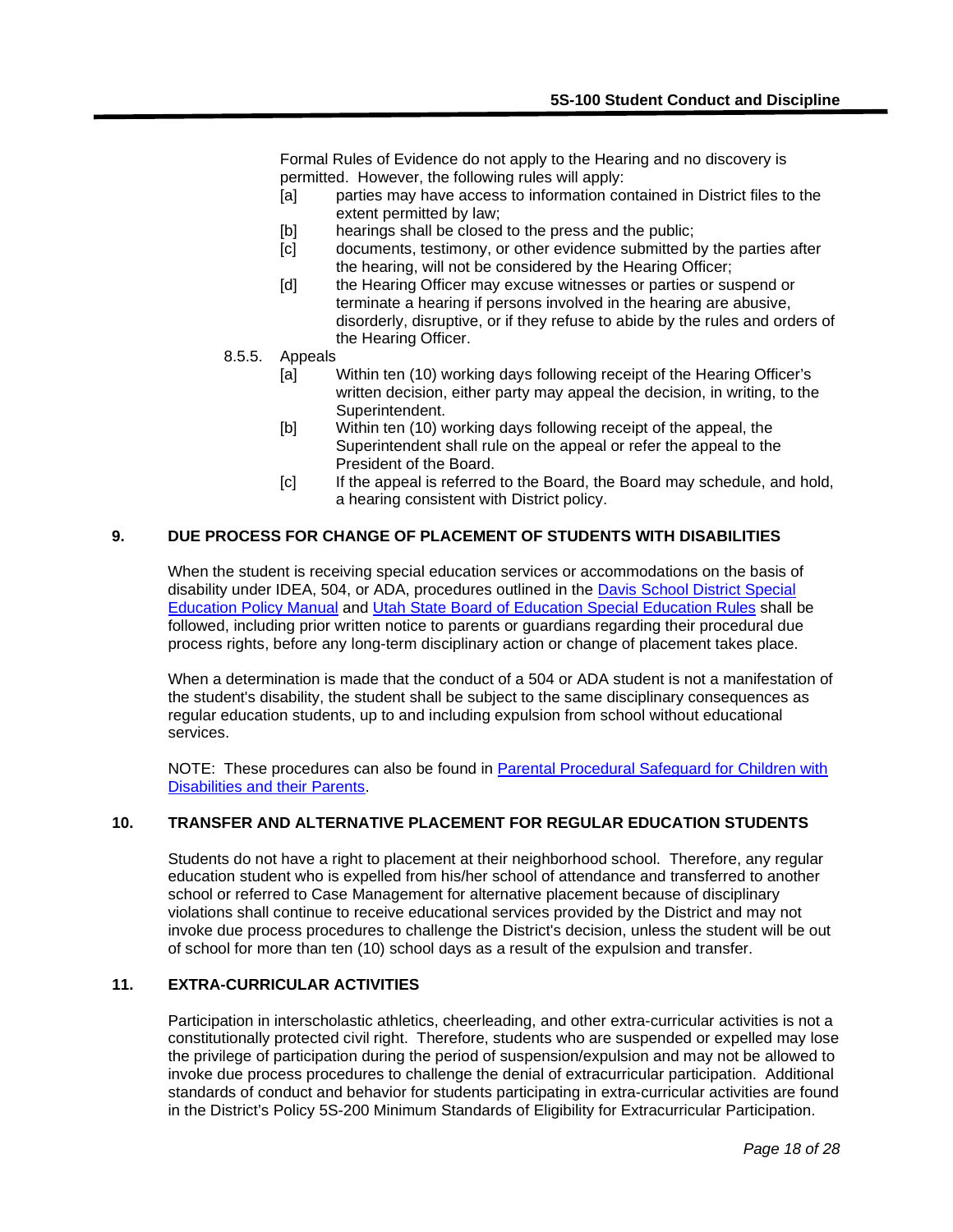# **12. SCHOOL LEVEL DISCIPLINE PLANS**

The District recognizes the importance of local community involvement and site-based decision making; therefore, each school shall develop a written school discipline plan containing clear rules of conduct and consequences consistent with this policy.

- 12.1. School discipline plans shall recognize the following principles:
	- 12.1.1. every person deserves to be respected;
	- 12.1.2. every person deserves to be safe, to feel safe, and to be free from danger;
	- 12.1.3. students attend school to learn (academics, behavioral skills, social emotional skills, etc.), and learning is enhanced in a physically and emotionally safe environment;
	- 12.1.4. learning is enhanced in an organized environment and the establishment of academic and behavioral expectations is essential for this environment; and
	- 12.1.5. there is an intrinsic relationship between academics and behavior.
- 12.2. The purpose of an effective discipline plan is to help students achieve their educational goals; therefore, discipline means the "action taken" when:
	- 12.2.1. behavior interferes with learning; and
	- 12.2.2. warrants action.
- 12.3. Each school's discipline plan shall include:
	- 12.3.1. goals which give special emphasis to the teaching of self-discipline, restorative discipline practices, good citizenship, social emotional skills, and positive behavioral interventions and supports;
	- 12.3.2. an evaluation process which provides for an annual assessment of goals;
	- 12.3.3. a staff development program related to student self-discipline, restorative practices, good citizenship, social emotional skills, and positive behavioral interventions and support;
	- 12.3.4. implementation of the District Truancy Intervention Program;
	- 12.3.5. implementation of District policies regarding the use and abuse of alcohol, tobacco, drug paraphernalia and real or imitation controlled substances, and other harmful trends by students;
	- 12.3.6. compliance with due process, investigation guidelines, and other procedures; and
	- 12.3.7. a bullying and hazing prevention program as outline in section 12.4 of this policy;
	- 12.3.8. gang prevention and intervention policies, taking into account the individual school's unique needs or circumstances.
- 12.4. Bullying and Hazing Prevention Program

Each school shall develop a bullying and hazing prevention program using a prevention program approved by the District's Student and Family Resources Department as a model.

- 12.4.1. The school bullying and hazing prevention program shall include annual discussion and training designed to prevent hazing and bullying and procedures and plans for training students, staff, coaches, and volunteers that includes information on:
	- [a] bullying, cyber-bullying, hazing and retaliation;
	- [b] sexual aggression or acts of a sexual nature or with sexual overtones;
	- [c] discrimination under the following federal laws:
		- (i) Title IV of the Civil Rights Act of 1964; Title IX of the Education Amendments of 1972; Section 504 of the Rehabilitation Act of 1973; and Title II of the Americans with Disabilities Act of 1990;
	- [d] How bullying, cyber-bullying, hazing, and retaliation are different from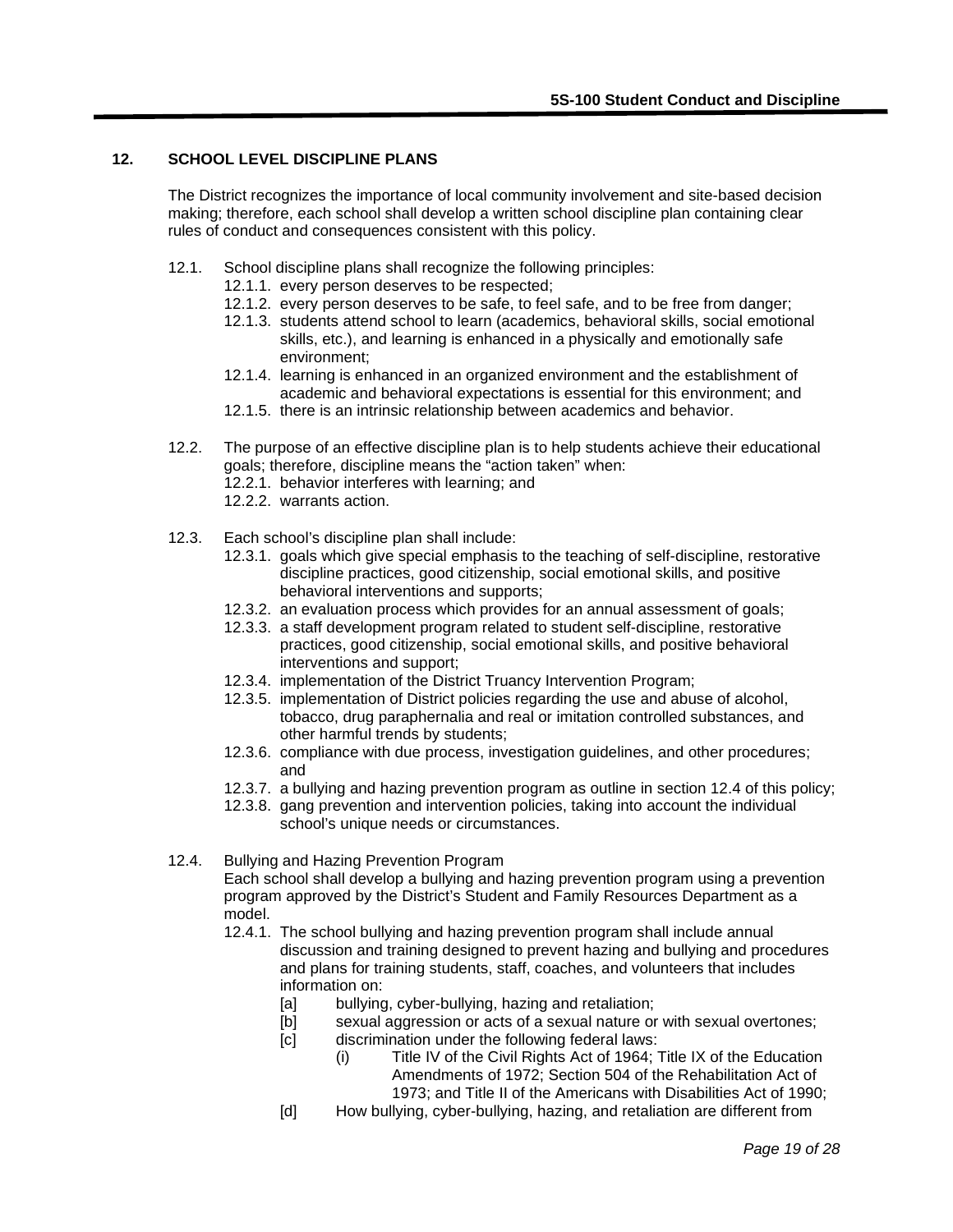discrimination and may occur separately from each other or in combination;

- [e] bullying, cyber-bullying, hazing, and retaliation based upon the students' or employee's actual or perceived characteristics, including race, color, national origin, sex, disability, religion, gender identify, sexual orientation, or other physical or mental attributes or conformance or failure to conform with stereotypes; and
- [f] the right of free speech and how it differs for students, employees, and parents.
- 12.4.2. The school bullying and hazing prevention program shall also:
	- [a] provide for an assessment of the prevalence of bullying in the school, specifically, locations where students are unsafe and additional adult supervision may be required, such as playgrounds, hallways, and lunch areas;
	- [b] compliment the school's existing discipline plan;
	- [c] include required strong responsive action against retaliation including assistance to harassed students and their parents in reporting subsequent problems and new incidents; and
	- [d] include strategies for providing student and staff, including aides, custodians, kitchen and lunchroom workers, secretaries, paraprofessionals, and coaches, with awareness and intervention skills and social emotional skills training.
- 12.5. School Dress and Grooming Expectations

The Board recognizes that dress and grooming affect the behavior of students, that there are sanitation and safety factors directly related to proper dress and grooming, and that school administrators, teachers, and parents need clear dress and grooming guidelines so that rules of dress and discipline can be enforced consistently. Therefore, each school shall establish expectations for student dress and appearance at the school level to include the following

12.5.1. Hair

All students shall wear their hair in a clean and well-groomed manner. Extreme hairstyles or colors are prohibited.

12.5.2. Clothing

The Board emphasizes the importance of school, parent, and student collaboration in encouraging students to come to school dressed appropriately for schoolwork. School officials may prohibit the following types or styles of clothing at school or school activities:

- [a] extreme or slovenly clothing, including but not limited to, baggy or "sagging" pants or shorts, excessively oversized jackets, or coats, inappropriately short, tight, or revealing shorts, skirts, dresses, shirts, etc., clothing that is torn, ripped or frayed;
- [b] bare or stocking feet;
- [c] clothing which displays obscene, vulgar, lewd, or sexually explicit words, messages, or pictures;
- [d] hats and bandannas;
- [e] clothing attachments or accessories which could be considered weapons, including but not limited to spikes on boots, bracelets or chokers, chains on wallets or belts, etc.;
- [f] exaggerated cosmetics and body paint;
- [g] exaggerated body piercing;
- [h] clothing that exposes bare midriffs, buttocks, or undergarments;
- [i] clothing that advertises a substance a student cannot legally possess or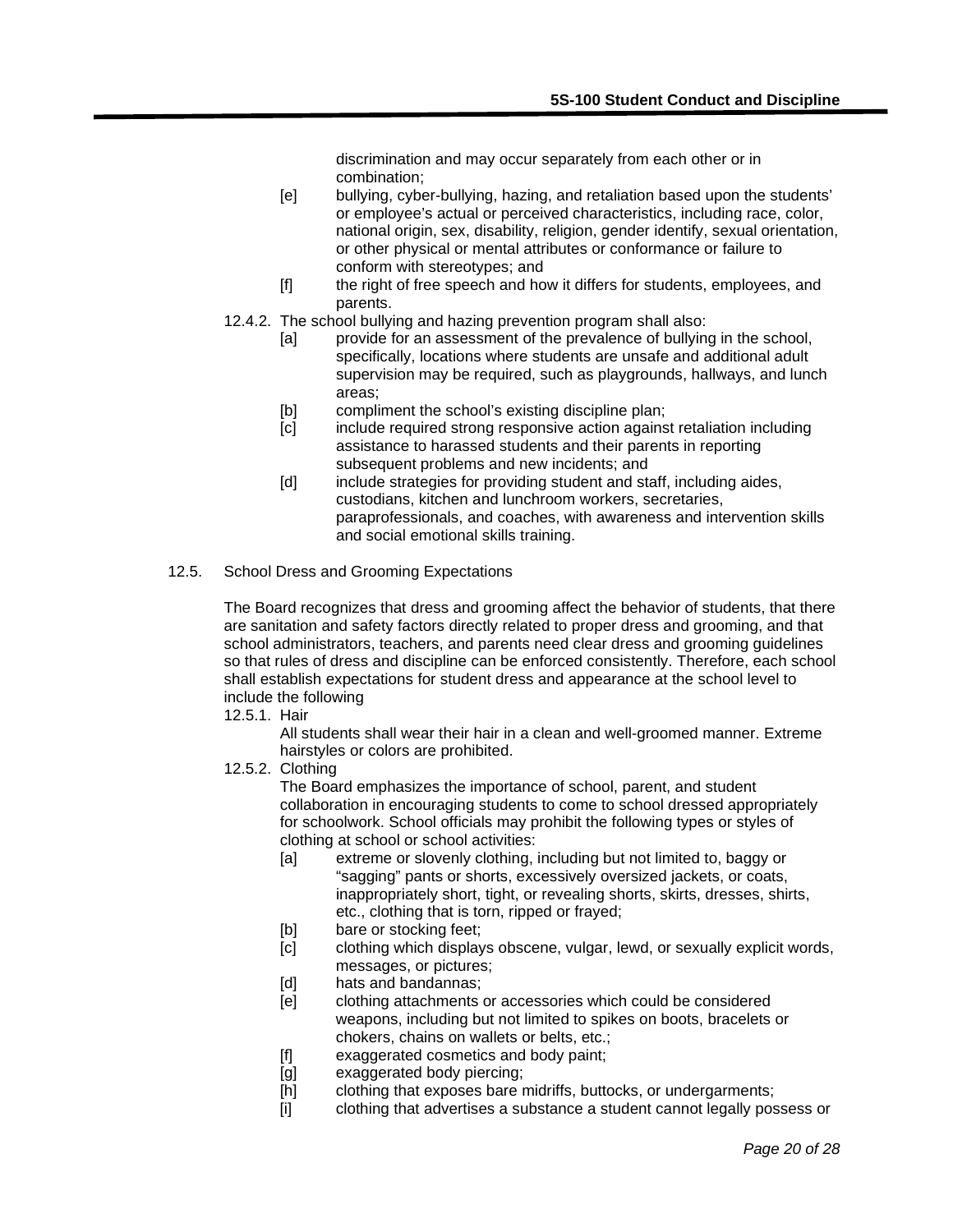- use (i.e., tobacco, alcohol, illegal drugs); and
- [j] any clothing or apparel that conveys a specific, particularized message (e.g., political buttons, religious jewelry or apparel, etc.) that school officials can prove has caused or imminently will cause material disruption of classwork, or substantial interference with the work of the school or invasion of the rights of others may be prohibited.

#### 12.6. Electronic Device Policy

The Board vests in school administrators the responsibility to develop a policy governing the possession and use of both District-owned and privately-owned electronic devices and the authority to enforce reasonable rules relating to such electronic devices in the schools.

- 12.6.1. Each school shall have a policy governing the possession and use of electronic devices on school premises and at school sponsored activities which includes the following:
	- [a] definitions of electronic devices covered by policy;
	- [b] prohibitions against use of electronic devices during standardized assessments unless specifically allowed by statute, regulation, student IEP, or assessment directions;
	- [c] clear information about restrictions on when or where possession of electronic devices, active or deactivated, are strictly prohibited;
	- [d] clear information about permissible uses of an electronic device;
	- [e] prohibitions on the use of electronic devices in ways that bully, humiliate, harass, or intimidate school-related individuals, including students, employees, and guests, or violates local, state, or federal laws;
	- [f] prohibitions or restrictions on unauthorized use that would cause invasions of reasonable expectations of student and employee privacy;
	- [g] requirement for students and employees to comply with the applicable District Acceptable Use Policy agreement;
	- [h] procedures to report the misuse of electronic devices;
	- [i] procedures and due process for the confiscation and recovery of privately-owned electronic devices used in violation of the school's policy;
	- [j] potential disciplinary actions for violation of the school's policy regarding the use of electronic devices; and
	- [k] exceptions to the policy for special circumstances, health-related reasons, use consistent with a current and valid IEP and emergencies.
- 12.6.2. Schools are encouraged to involve educators, parents, students, school community councils, and school community members in developing this policy.
- 12.6.3. Schools shall provide, within the first 45 days of each school year, a school-wide or in-classroom training to employees and students that covers the requirements described in Utah Administrative Code R277-495-5.
- 12.7. Closed Campus

School Community Councils may authorize and implement "closed campus," under which students are prohibited from leaving school grounds during the school day without authorization from the school attendance office.

12.8. Adoption of School Rules and Procedures

Each school shall establish rules and procedures on school discipline and dress that are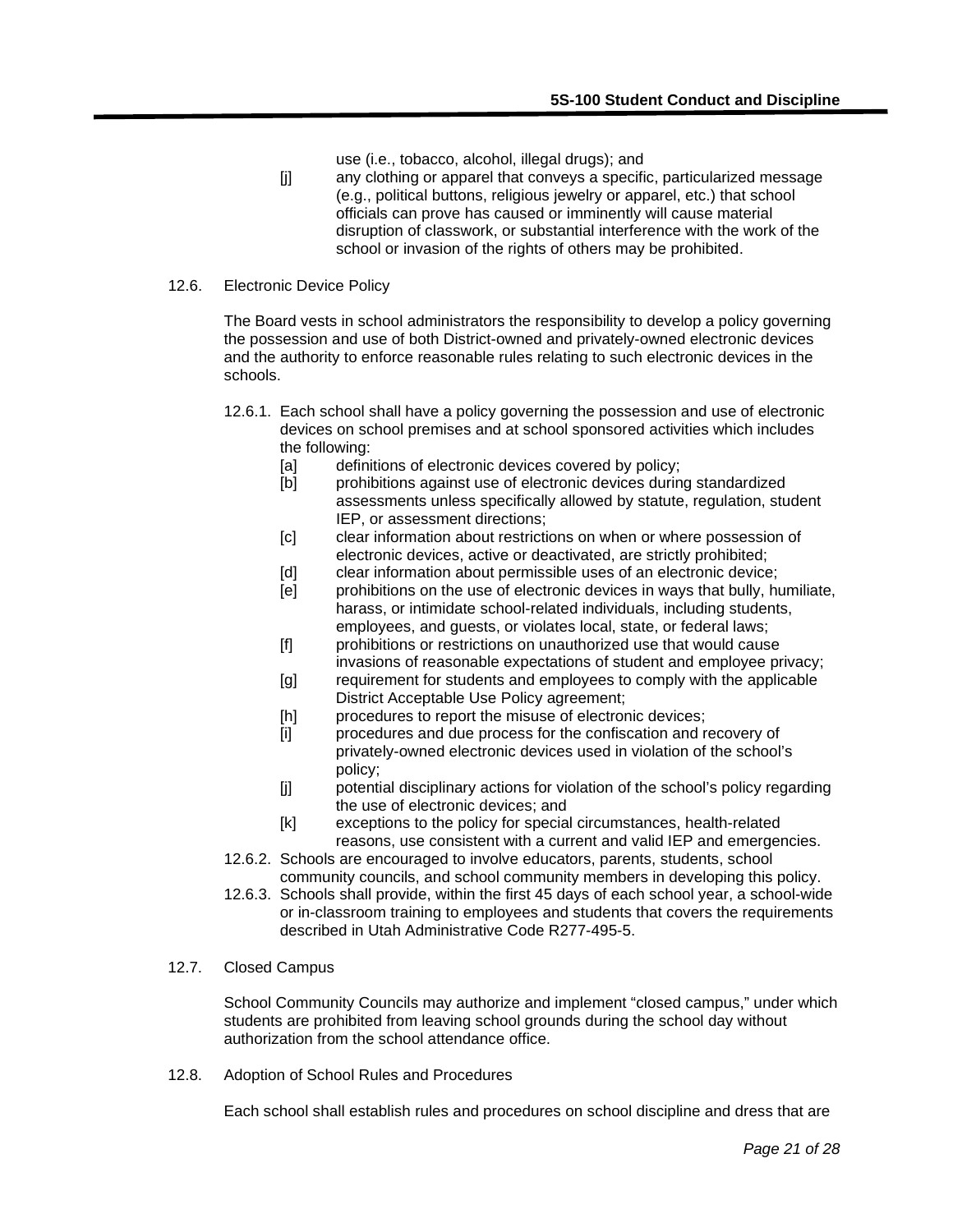compatible with District policy, state law, and federal law. School rules and procedures shall be developed through a cooperative effort of the administration, instruction and support staff, students, parents and community members. The District may review local school rules and procedures and require the school to modify any rule or procedure that is not consistent with Board policy or state statutes on discipline in the public schools.

- 12.9. Written Notice and Posting of School Rules
	- 12.9.1. School administrators shall establish procedures to provide for written notice of a school's discipline rules and procedures to:
		- [a] new and continuing students at the beginning of each school year;
		- [b] transfer students at the time of their enrollment in the school; and
		- [c] the student's parent.
	- 12.9.2. Each school shall post a list of school rules consistent and in conjunction with the District Student Conduct and Discipline Policy in prominent locations in the school.
	- 12.9.3. Teachers are encouraged to post class rules in the classroom.
- 12.10. Site Based Interventions

A continuum of intervention strategies, including positive behavioral interventions and supports, shall be available to help students whose behavior in school repeatedly falls short of reasonable expectations. Prior to expelling or changing the placement of a student for repeated acts of willful disobedience, defiance of authority, or disruptive behavior which are not so extreme or violent that immediate removal is warranted, good faith efforts shall be made at the school level to implement a remedial discipline plan to allow the student to remain in his or her school of attendance.

- 12.10.1. Before referring the student to District Case Management for expulsion, or change of placement under this section, school staff should demonstrate that they have attempted some or all of the following interventions:
	- [a] talking with the student using positive behavioral interventions and supports;
	- [b] class schedule adjustments;
	- [c] phone contact with the parent;
	- [d] information parent/student conferences;<br>[e] behavioral contracts;
	- behavioral contracts;
	- [f] after-school make-up time;
	- [g] short-term in-school suspension (ISS);
	- [h] short-term at-home suspensions;
	- [i] resource team involvement and assistance;
	- [j] appropriate evaluation;
	- [k] home study;
	- [l] alternative programs;
	- [m] youth court for minor infractions;
	- [n] law enforcement assistance as appropriate.
- 12.10.2. Parental Attendance with Student

As part of a remedial discipline plan for a student, a school may require the student's parent, with the consent of the student's teachers, to attend class with the student for a period of time specified by a designated school official. If the parent or guardian does not agree or fails to attend class with the student, the student shall be suspended in accordance with the provisions of school and District discipline policies.

12.10.3. Peer Mediation

School community councils may authorize and implement peer mediation programs, in which students are taught and encouraged to use mediation and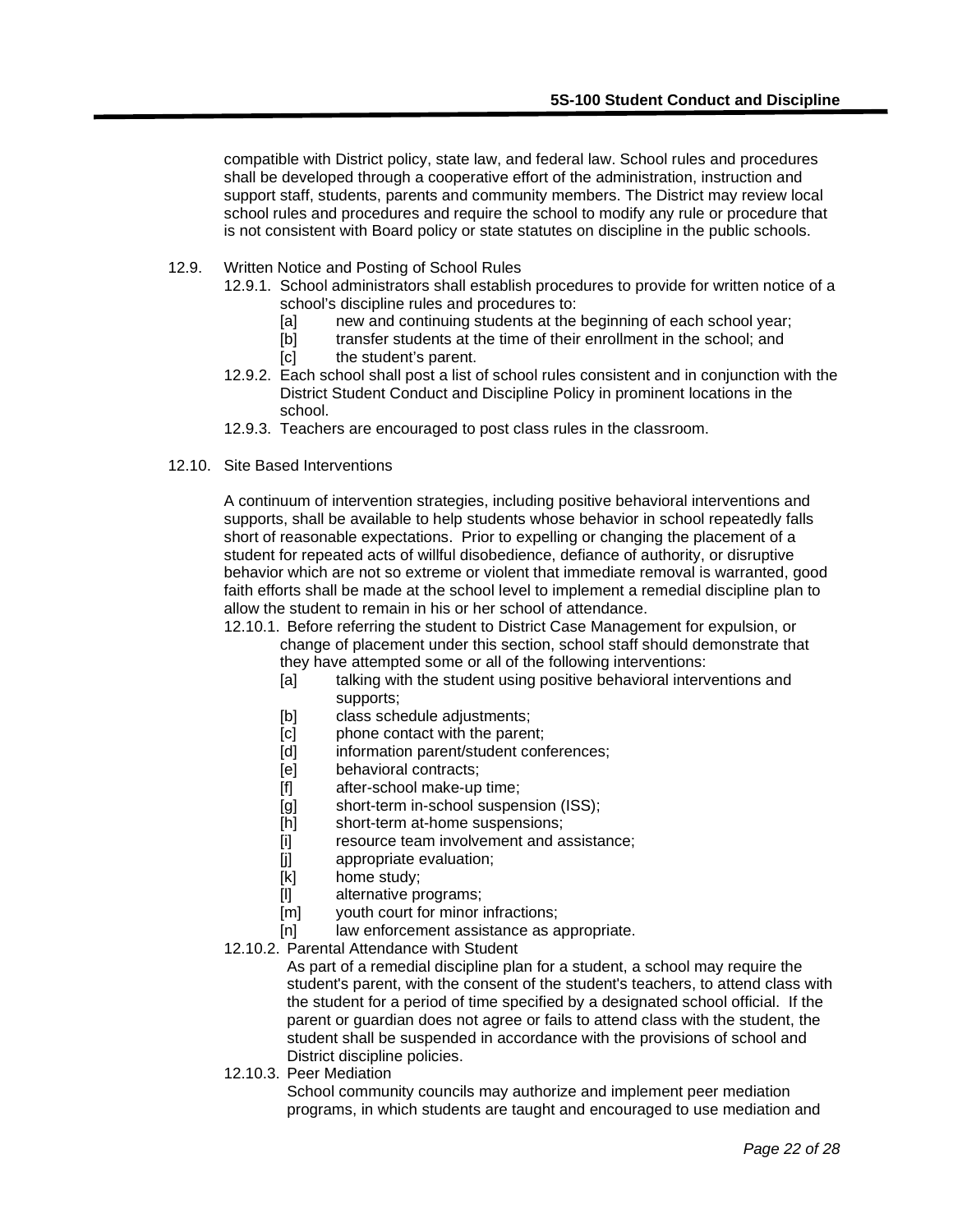other conflict resolution methods to peacefully resolve disputes.

12.10.4. After-School Detention

 Teachers and other school officials shall make reasonable attempts to notify a parent before detaining a student after school. If detention is necessary for the student's health or safety, an exception may be made to the notice requirement.

## **13. CLASSROOM TEACHER RESPONSIBILTIES**

Since discipline within the classroom is the basic responsibility of each teacher, good procedure using positive behavioral interventions and supports in handling inappropriate student behavior is necessary. All teachers shall establish and communicate classroom rules that are compatible with school level plans and District policies.

## 13.1. Classroom Rules and Disclosure

To enhance classroom discipline the teacher shall:

- 13.1.1. develop written, clearly stated, academic, citizenship and behavioral expectations (class disclosure);
- 13.1.2. secure the school administrator's approval of the classroom rules and disclosure and keep a copy on file in the school;
- 13.1.3. inform parents s of expectations and discipline procedures by providing, in writing, a copy of classroom expectations and rules; and
- 13.1.4. involve students in the development of classroom rules for reasonable behavior and consequences and discuss expectations and rules with students as needed.
- 13.2. Referral for Inappropriate Behavior

If a student displays a pattern of inappropriate behavior(s) or of serious intensity the teacher shall consult with a parent and the school administration for possible referral to: 13.2.1.Counselor;

- 13.2.2.Administrator;
- 13.2.3.Special education/504 team for evaluation;
- 13.2.4.Student and Family Resources Department.
- 13.3. Suspension by Teacher to Office
	- 13.3.1. A teacher may exclude a student from class when the seriousness of the offense, the persistence of the behavior, or the disruptive effect of the violation makes the continued presence of the student unacceptable.
	- 13.3.2. In such cases the student shall be excluded from the class for at least the remainder of the class period in secondary grades and as determined by the teacher(s) and the administrator in elementary grades, with the appropriate transmittal slip to the administrator.
	- 13.3.3. The teacher shall furnish the administrator with documentation of the full particulars of the incident as promptly as teaching obligations permit.
	- 13.3.4. The excluded student shall report to a designated area within each school and remain there until a decision is made.
	- 13.3.5. The parent shall be notified of action taken.
	- 13.3.6. The school administrator shall determine whether the student may remain at school.
	- 13.3.7. If the student is to be sent home the parent shall provide transportation.

## **14. RECORDS—INTERAGENCY COLLABORATION**

- 14.1. Superintendent and School Administrator Notification by Juvenile Court and Law Enforcement Agencies
	- 14.1.1. Within three (3) days of being notified by the Juvenile Court that a juvenile has been adjudicated or of being notified by a law enforcement agency that a juvenile has been taken into custody or detention for a violent felony, defined in Utah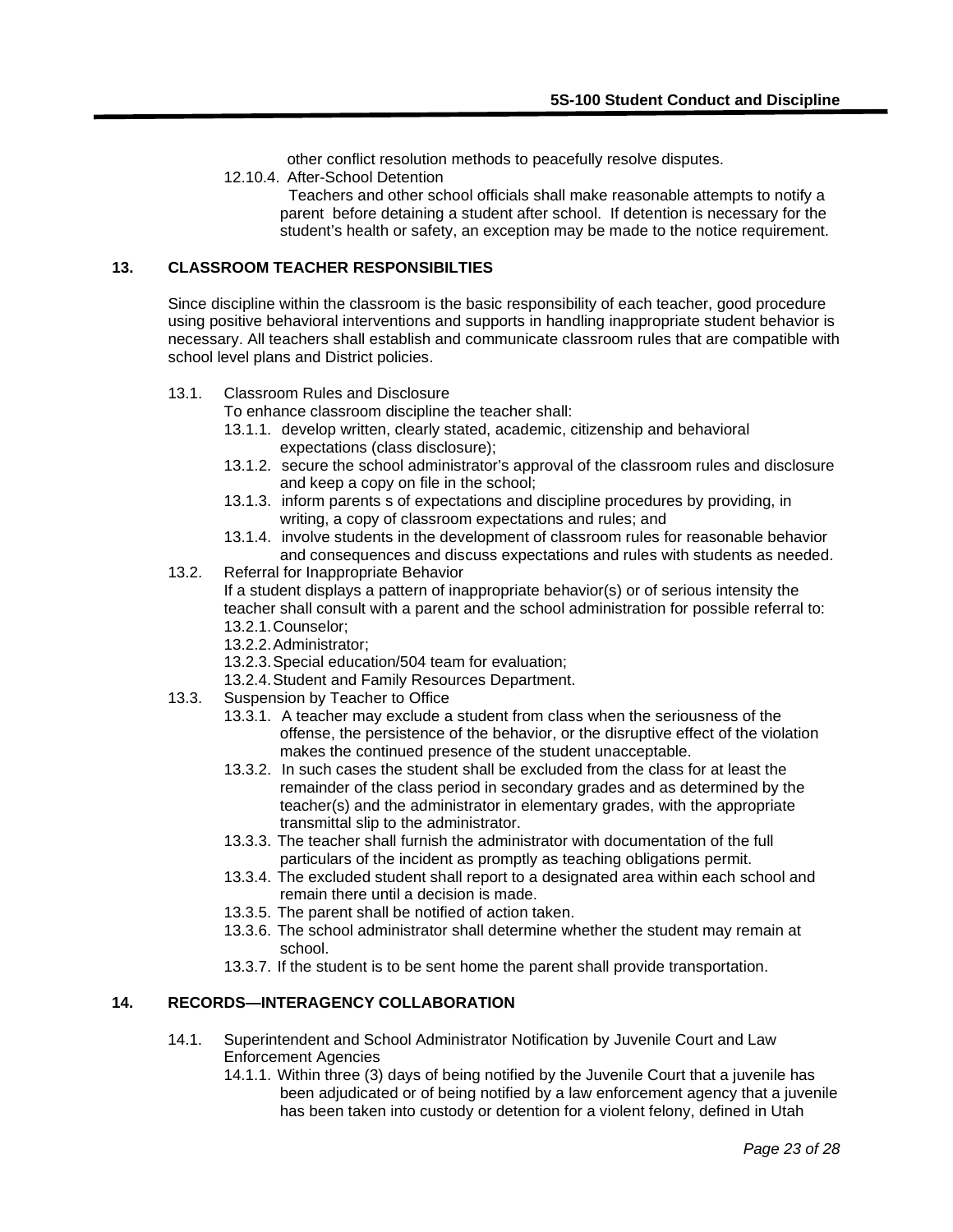Code Ann. §76-3-203.5, or an offense in violation of Utah Code, Title 76, Chapter 10, Part 5 Weapons, the superintendent shall notify the school administrator of the school the juvenile attends or last attended.

- 14.1.2. Upon receipt of the information, the school administrator shall make a notation in a secure file other than the student's permanent file; and, if the student is still enrolled in the school administrator's school, the school administrator shall notify staff members who should know of the adjudication, arrest or detention.
- 14.1.3. Staff members receiving information about a juvenile's adjudication, arrest or detention may only disclose the information to other persons having both a right and a current need to know.
- 14.2. Student Discipline Records/Education Records School officials may include appropriate information in the education record of any student concerning disciplinary action taken against the student for conduct that posed a significant risk to the safety or well-being of that student, other students, or other members of the school community. If a student is expelled for more than ten (10) school days, a notation of the expulsion shall be attached to the student's cumulative file.
- 14.3. Disclosure of Discipline Records to School Officials School officials may disclose student discipline information described above to school officials, including school officials in other schools, who have legitimate educational interests in the behavior of the student.
- 14.4. Disclosure of Discipline Record to Other Agencies School officials shall not release personally identifiable student discipline records to other government agencies unless the: 14.4.1. student is the agency's custody;
	-
	- 14.4.2. agency produces a subpoena or court order; or
	- 14.4.3. student's parent or guardian has authorized disclosure.

## **15. TRAINING**

- 15.1. All new employees shall receive information about this policy at new employee orientation. All other employees shall be provided information at least every three years regarding this policy and the District's commitment to a safe and orderly school environment.
- 15.2. Administrative employees who have specific responsibilities for investigating and resolving safe schools' violations shall receive yearly training on this policy and related legal developments.
- 15.3. School administrators in each school and program directors shall be responsible for informing students, parents, and staff of the terms of this policy including the procedures outlined for investigation and resolution of violations.

# **16. REPORTING**

16.1. Each school shall compile an annual report of all out-of-school suspensions and expulsions and submit it to the District Department of Student and Family Resources. For each suspension or expulsion, the report shall indicate the student's race, gender, disability status, and age/grade, as well as the reason for the discipline, the length of the discipline, and a statement as to whether the student was referred to the Case Management Team.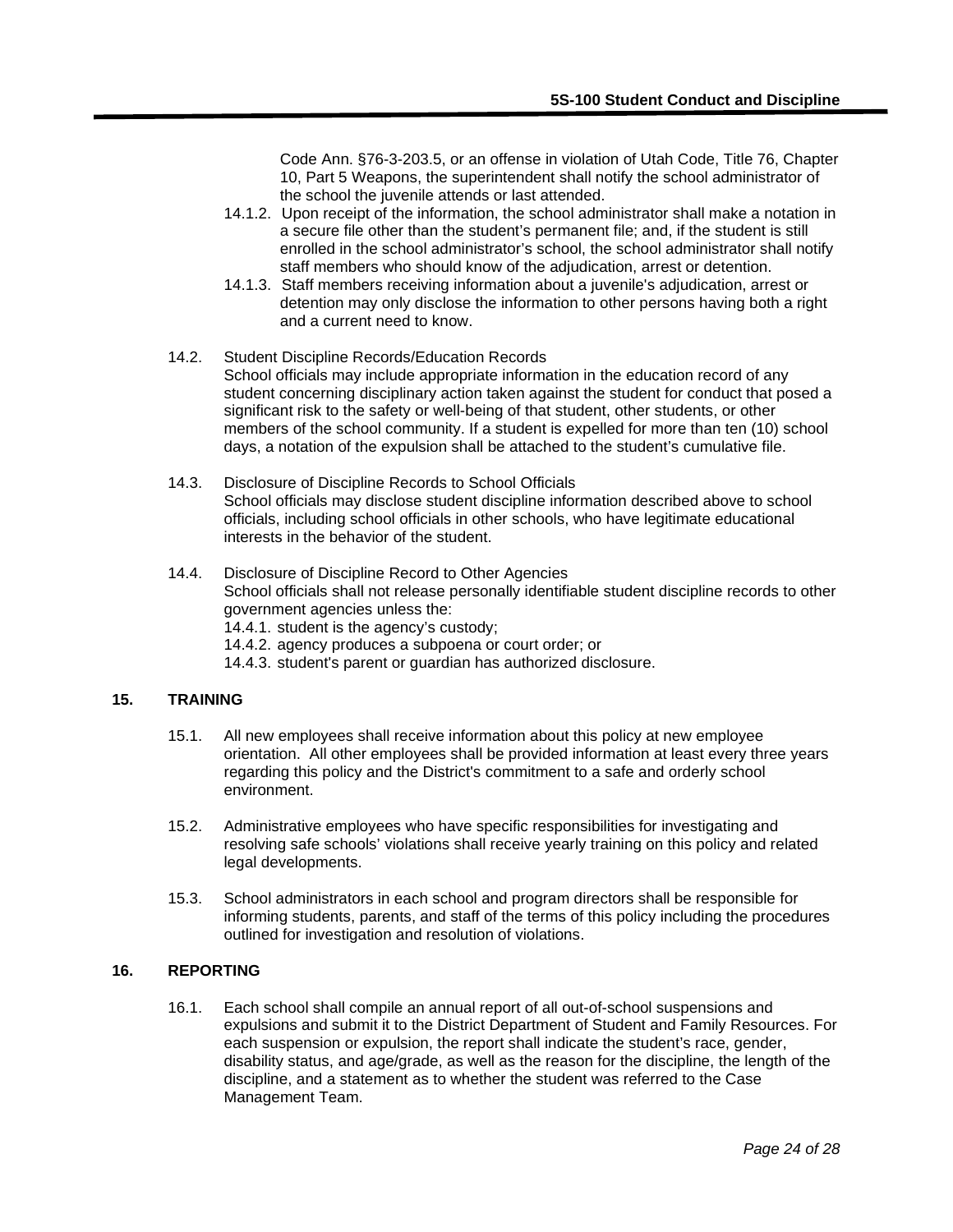16.2. The Case Management Team shall compile all of the suspension/expulsion data submitted by the schools into a single report for the review of the Superintendent and the Board.

# **17. POLICY DESSEMINATION**

- 17.1. A summary of this policy shall be posted in a prominent place in each District facility.<br>17.2. A summary of the policy shall also be published in student registration materials, stud
- 17.2. A summary of the policy shall also be published in student registration materials, student and employee handbooks, and other appropriate school publications.
- 17.3. School employees; students who are at least eight years old; and parents/guardians of students enrolled in the District are required to sign a statement annually indicating that the individual signing the statement has received a copy of this policy.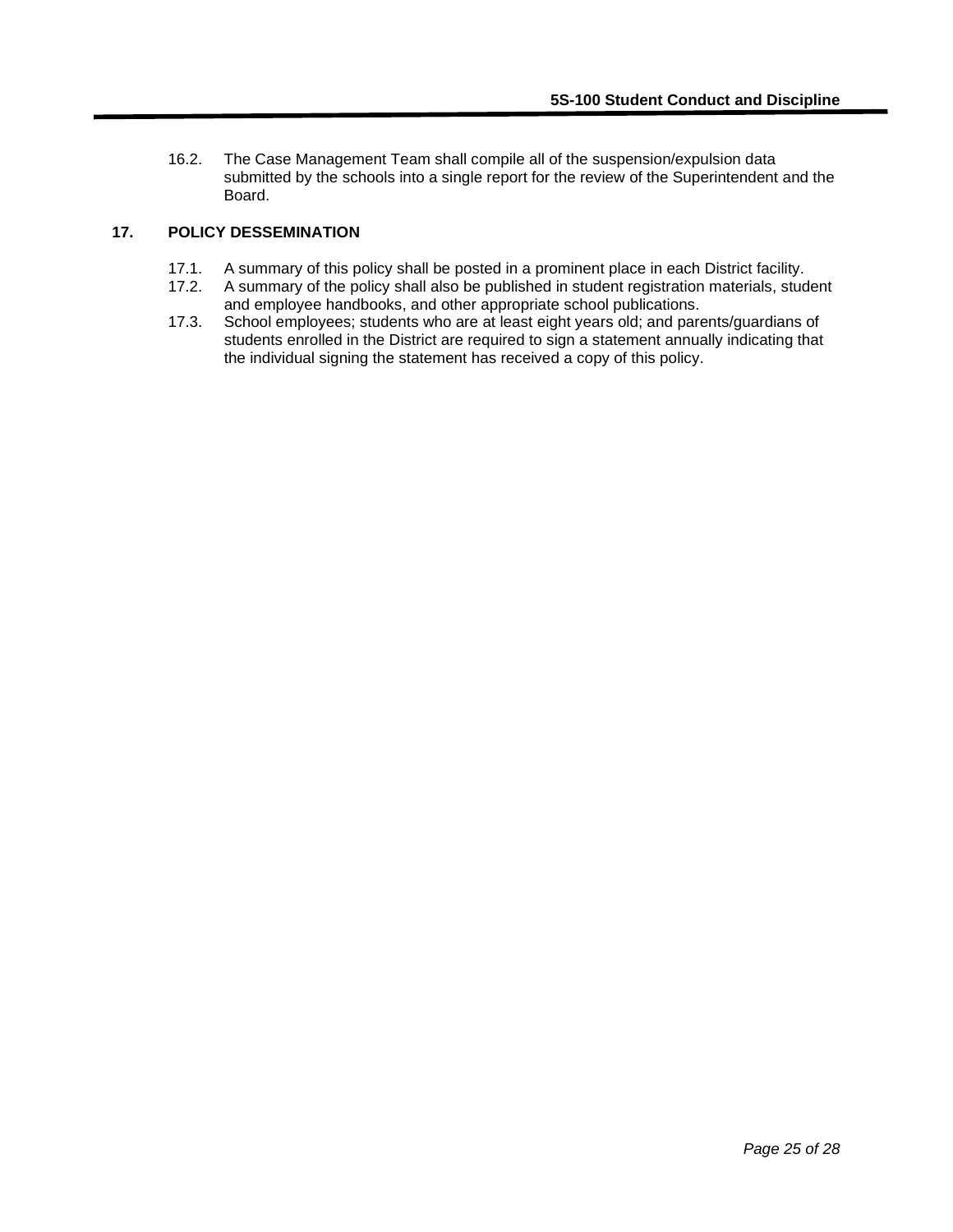# **DEFINITIONS**

**Change of Placement for Students with Disabilities under IDEA."** For purposes of removals of a student with a disability from the student's current educational placement, a change in placement occurs if the removal is for more than ten (10) consecutive school days; or, the student is subjected to a series of removals that constitute a pattern because they cumulate to more than ten (10) school days in a school year, and because of factors such as the length of each removal, the total amount of time the student is removed, and the proximity of the removals to one another.

**"Detection Canines"** means police trained and controlled dogs used to investigate the possible presence of controlled substances or explosive materials such as weapons, ammunition, or bombs.

**"District-owned electronic device"** means a device that is used for audio, video, text communication, or other type of computer or computer-like instrument that is identified as being owned, provided, issued, or lent by the District to a student or employee.

**"Electronic cigarette product" means "electronic cigarette"** as that term is defined in [Utah Code §76-10-101.](https://le.utah.gov/xcode/Title76/Chapter10/76-10-S101.html?v=C76-10-S101_2020051220200701) **"Electronic device"** means a device that is used for audio, video, or text communication or any other type of computer or computer-like instrument including: (1) a smart phone; (2) a smart or electronic watch; (3) a tablet; or (4) a virtual reality device.

**"Expulsion for Regular Education and 504 Students"** means removal from the school of attendance for a period longer than ten (10) consecutive school days. Recognizing that students who commit violent or disruptive acts may pose safety problems for the community as well as schools, the Davis School District will work with parents to provide alternative educational placement and programs for students, where appropriate and feasible. However, the Board retains the authority to exclude the student from all District schools, programs, or activities for the period of expulsion. In cases of total expulsion from the District, the legal obligation of complying with state compulsory education laws becomes the sole responsibility of the student's parents .

**"Firearm, Explosive, and Noxious or Flammable Material"** include but are not limited to: guns, starter pistols, cap guns, bombs, bullets and ammunition, fireworks, gasoline or other flammable liquids, mace, pepper spray, matches, and lighters.

**"Gang"** means any ongoing organization, association or group of three or more persons, whether formal or informal, having as one its primary activities the commission of criminal acts, which has a unique name or identifiable signs, symbols, or marks, and whose members individually or collectively engage in criminal or violent behavior to persons or property, or who create an unreasonable and substantial disruption or risk of disruption of a class, activity, program, or other function of a school.

**"Law enforcement authorities"** means officers working under the direct supervision and in the employment of police or law enforcement, as opposed to under the supervision of a public education agency. Law enforcement authorities have received police officer training and are acting in that capacity.

**"Privately-owned electronic device"** means a device that is used for audio, video, text communication, or other type of computer or computer-like instrument that is not owned or issued by the District to a student or employee. **"Reasonable suspicion"** means a particularized and objective basis, supported by objective and articulable facts leading the searcher to believe that there is a moderate chance of finding evidence of wrongdoing.

Reasonableness considers the totality of the circumstances including such factors as the scope and manner of the intrusion, the justification for the search, the nature of the in infraction, the place where the search is conducted, the student's age, history and school record, the prevalence and seriousness of the problem in the school, the exigency requiring the search without delay, the reliability of the information used as a justification for the search, and the school official's prior experience with the student. The search shall be reasonable both in inception of the search and the scope of the search.

**"Restorative justice program"** means a discipline program designed to enhance school safety, reduce school suspensions, and limit referrals to law enforcement agencies and courts, and is designed to help minors take responsibility for and repair harmful behavior that occurs in school.

**"Restorative practice"** means the building and sustaining of relationships among students, school personnel, families and community members to build and strengthen social connections within communities and hold individuals accountable to restore relationships when harm has occurred.

**"Status offense"** means an offense that would not be a violation but for the age of the offender. Status offense does not mean an offense that by statute is a misdemeanor or felony.

**"Suspension"** means a temporary (10 consecutive school days or less) interruption of District services and activities. A student who is suspended may, at the school administrator's discretion, have access to homework, tests, and other schoolwork through a home study program, but will not be allowed to attend classes or participate in any school or District activities during the period of suspension.

**"Trauma-informed practice"** means a strengths-based service delivery approach grounded in an understanding of and responsiveness to the impact of trauma, emphasizing physical, psychological, and emotional safety for both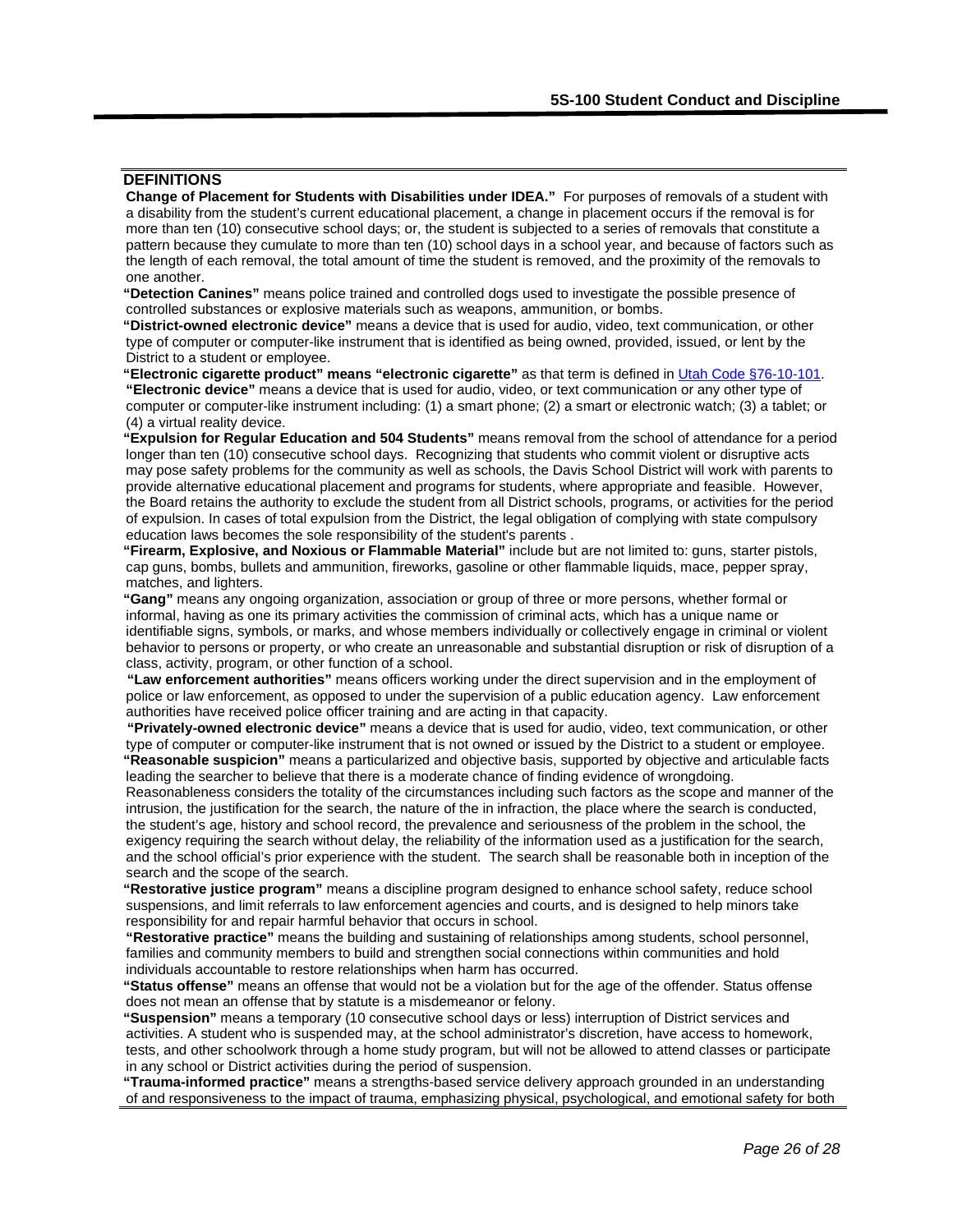offenders and victims, and creating opportunities for victims to rebuild a sense of control and empowerment. **"Weapon"** shall include firearms (as defined above), as well as any substance or object which, when combined with the conduct or intent of its possession or with the circumstances in which it is being used, attempted to be used or threatened to be used, is capable of or does in fact, harm, intimidate, threaten, or harass a person or those persons in the vicinity of its possessor.

#### **REFERENCES**

Gun Free School Act; 20 U.S.C. §7961

Family Educational and Privacy Rights Act; 20 U.S.C. §1232g (h)(1) -(2), 34 C.F.R. §99.36 Education of Individuals with Disabilities Education Act (IDEA), Title 20, Chapter 33

Rehabilitation Act of 1973, 29 U.S.C. §705 (20) (C) (iv)

Americans with Disabilities Act (ADA), 42 U.S.C. §12132.

[Utah Code Ann. §53E-3-509](https://le.utah.gov/xcode/Title53E/Chapter3/53E-3-S509.html?v=C53E-3-S509_2018012420180124) - Gang prevention and intervention policies

Utah Code Ann. Title 53E, Chapter 10, Part 5- School Safety and Crisis Line.

[Utah Code Ann. Title 53G, Chapter 8, Part 2–](https://le.utah.gov/xcode/Title53G/Chapter8/53G-8-P2.html?v=C53G-8-P2_2018012420180124) School Discipline and Conduct Plans.

[Utah Code Ann. §53G-8-302](https://le.utah.gov/xcode/Title53G/Chapter8/53G-8-S302.html?v=C53G-8-S302_2018012420180124) – Prohibition of corporal punishment - Use of reasonable and necessary physical restraint.

Utah Code Ann. Title 53G, Chapter 8, Part 4- Juvenile Court and Law Enforcement Notification to Public Schools. [Utah Code Ann. Title 53G, Chapter 9, Part 6–](https://le.utah.gov/xcode/Title53G/Chapter9/53G-9-P6.html?v=C53G-9-P6_2018012420180124) Bullying and Hazing.

Utah Code Ann. §76-5-107.1 – Threats against schools.

[Utah Code Ann. §8](http://le.utah.gov/%7Ecode/TITLE78A/htm/78A06_011200.htm)0-6-201 – Minor taken into temporary custody by peace officer, private citizen, or probation officer – Grounds –Protective custody.

[Utah Code Ann. §8](http://le.utah.gov/%7Ecode/TITLE78A/htm/78A06_111000.htm)0-1-103 – Cooperation of political subdivisions and public or private agencies and organizations. [Utah Administrative Code R277-495](http://www.rules.utah.gov/publicat/code/r277/r277-495.htm) - Electronic Devices in Public School.

[Utah Administrative Code R277-608](http://www.rules.utah.gov/publicat/code/r277/r277-608.htm) - Prohibition of Corporal Punishment in Utah's Public Schools.

[Utah Administrative Code R277-609](http://www.rules.utah.gov/publicat/code/r277/r277-609.htm) – Standards for LEA Discipline Plans and Emergency Safety Interventions.

[Utah Administrative Code R277-613](https://rules.utah.gov/publicat/code/r277/r277-613.htm) –Policies and Training Regarding Bullying, Cyber-bullying, Hazing, Retaliation, and Abusive Conduct.

[Utah Administrative Code R277-615](http://www.rules.utah.gov/publicat/code/r277/r277-615.htm) – Standards and Procedures for Student Searches.

Utah Administrative Code R277-736 – Juvenile Court or Law Enforcement Notice and Information Dissemination. USOE - [LRBI Technical Assistance Manual](http://www.schools.utah.gov/sars/Behavior/ManualPrint.aspx)

#### **FORMS**

Davis School District Acceptable Use Agreements [Record of Parent Notification of Student Threat or Incident](hhttps://www.davis.k12.ut.us/fs/resource-manager/view/2215f787-d36a-4720-8686-39044811c16c)

**RELATED POLICY**

**[5S-102 Sexual Harassment under the Jurisdiction of Title IX Protections](https://resources.finalsite.net/images/v1596819331/davisk12utus/um0jzm2jxgcgl6q9ifkn/5S-102SexualHarassmentUndertheJurisdictionofTitleIXProtections.pdf)**